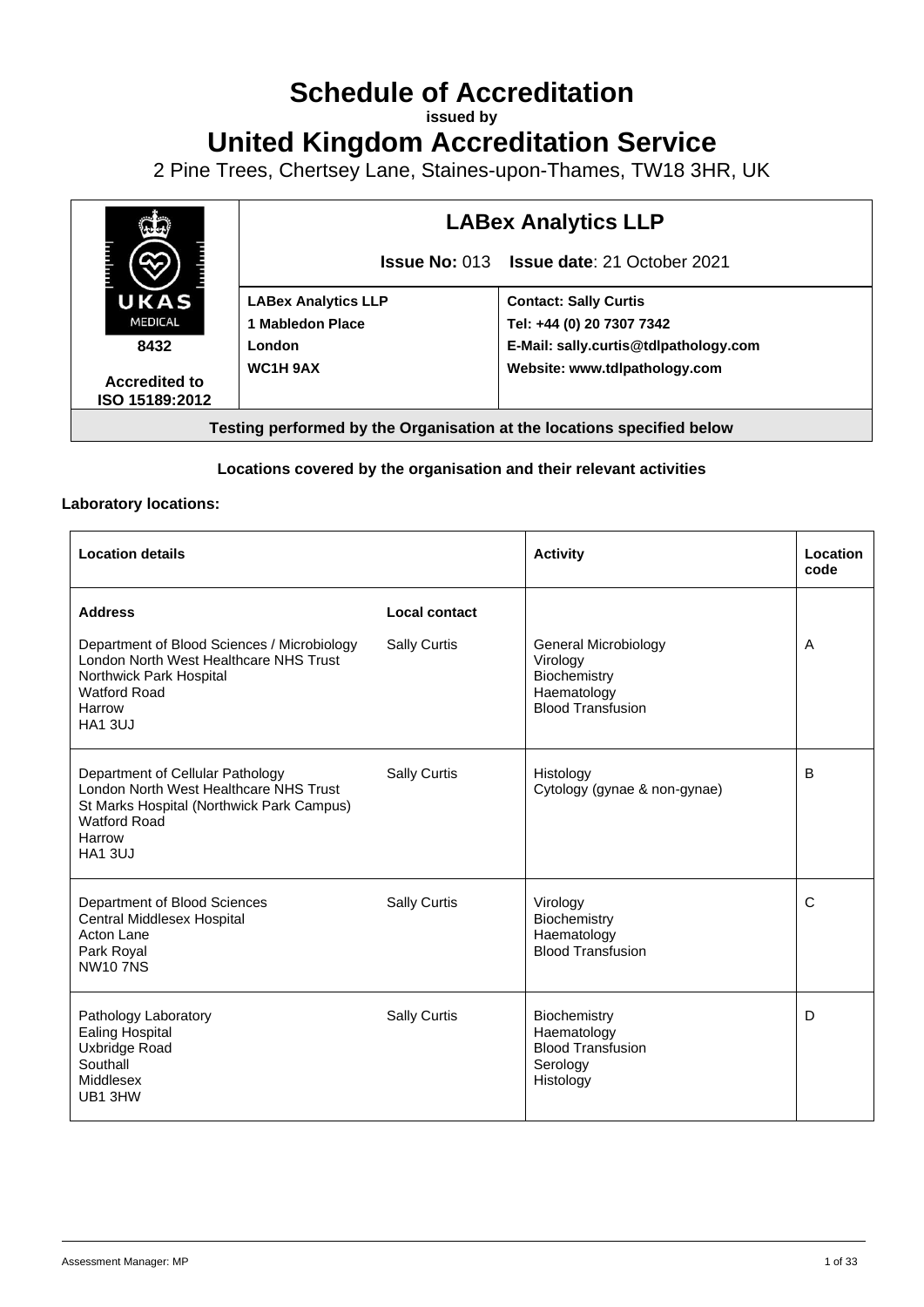|                                                | <b>Schedule of Accreditation</b><br>issued by<br><b>United Kingdom Accreditation Service</b><br>2 Pine Trees, Chertsey Lane, Staines-upon-Thames, TW18 3HR, UK |
|------------------------------------------------|----------------------------------------------------------------------------------------------------------------------------------------------------------------|
| UKAS<br><b>MEDICAL</b>                         | <b>LABex Analytics LLP</b>                                                                                                                                     |
| 8432<br><b>Accredited to</b><br>ISO 15189:2012 | <b>Issue No: 013 Issue date: 21 October 2021</b>                                                                                                               |
|                                                | Testing performed by the Organisation at the locations specified                                                                                               |

### **Site activities performed away from the locations listed above:**

| <b>Location details</b>                                                                                                                           | <b>Activity</b>                                                                             | Location<br>code |
|---------------------------------------------------------------------------------------------------------------------------------------------------|---------------------------------------------------------------------------------------------|------------------|
| <b>Blood Fridge</b><br>Main Theatre Block<br>Northwick Park Hospital<br>Watford Road<br>Harrow<br><b>HA1 3UJ</b>                                  | Blood issue fridge for storage of blood<br>products only; no testing occurs at this<br>site | E                |
| <b>Blood Fridge</b><br><b>Maternity Block</b><br>Level 4 Room 4N144<br>Northwick Park Hospital<br><b>Watford Road</b><br>Harrow<br><b>HA1 3UJ</b> | Blood issue fridge for storage of blood<br>products only; no testing occurs at this<br>site | F                |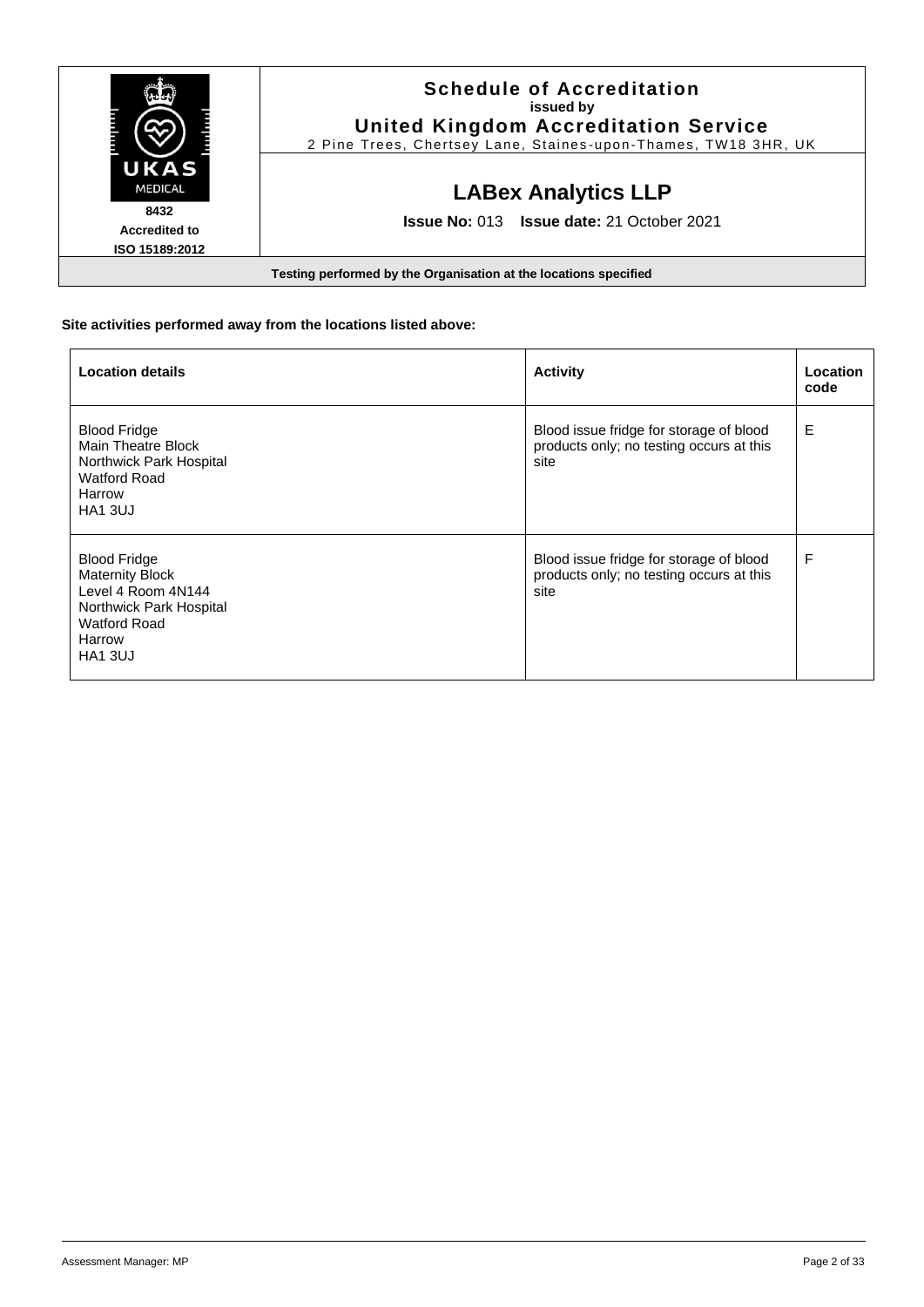

| DETAIL OF ACCREDITATION                                                                                                                                                                          |                                                                                                           |                                                                                                                                               |                  |  |
|--------------------------------------------------------------------------------------------------------------------------------------------------------------------------------------------------|-----------------------------------------------------------------------------------------------------------|-----------------------------------------------------------------------------------------------------------------------------------------------|------------------|--|
| Materials/Products tested                                                                                                                                                                        | Type of test/Properties<br>measured/Range of<br>measurement                                               | Standard specifications/<br>Equipment/Techniques used                                                                                         | Location<br>Code |  |
|                                                                                                                                                                                                  | <b>Microbiology</b>                                                                                       |                                                                                                                                               |                  |  |
|                                                                                                                                                                                                  | <b>General Bacteriology</b>                                                                               |                                                                                                                                               |                  |  |
| <b>HUMAN BODY SAMPLES</b>                                                                                                                                                                        | Examination activities for the<br>purposes of clinical diagnosis                                          | In-house documented procedures<br>as referenced and based on PHE<br><b>SMIs</b>                                                               |                  |  |
| Specimens from wounds,<br>eyes, ears, nose, throat,<br>mouth, pus, tissue, joint<br>fluids, CSF, valves, sputum,<br>bronchial washings,<br>bronchial lavage, genitalia,<br>cannulae, shunts, CSF | General isolation of micro-<br>organisms of clinical<br>significance                                      | Culture onto selected media for<br>manual and automated inoculation<br>of samples onto culture media<br>using BD Kiestra<br>TDL-GM-046-ET-001 | A                |  |
| Bacterial cultures isolated in-<br>house                                                                                                                                                         | General identification of micro-<br>organisms of clinical<br>significance                                 | General biochemical methods<br>TDL-GM-046-ET-001                                                                                              | A                |  |
| Bacterial cultures isolated in-<br>house                                                                                                                                                         | General identification of micro-<br>organisms of clinical<br>significance                                 | <b>Matrix Assisted Laser Desorption</b><br>Ionisation ToF using Bruker MALDI<br>TDL-M-6-136                                                   | A                |  |
| Bacterial cultures isolated in-<br>house                                                                                                                                                         | Antimicrobial susceptibility<br>testing                                                                   | Manual disc diffusing with<br>antimicrobial discs using BSAC and<br><b>EUCAST</b> guidelines<br>TDL-M-6-34, TDL-M-6-127                       | $\overline{A}$   |  |
|                                                                                                                                                                                                  |                                                                                                           | Automated using BD Phoenix AP<br>and M50 systems with EUCAST<br>guidelines<br>TDL-M-6-139                                                     | A                |  |
| Bacterial cultures isolated in-<br>house                                                                                                                                                         | Antimicrobial susceptibility<br>testing determination of<br>minimum inhibitory<br>concentration (MIC)     | Gradient MIC using E-Tests and<br><b>MIC Evaluators</b>                                                                                       | A                |  |
| <b>Blood</b>                                                                                                                                                                                     | Detection of microbial growth<br>and general isolation of micro-<br>organisms of clinical<br>significance | Fluorescence detection using<br>Bactec FX followed by isolation<br>onto selected media<br>TDL-M-6-138                                         | A, D             |  |
|                                                                                                                                                                                                  |                                                                                                           | Positive bottles from Location D are<br>transferred to Location A for culture                                                                 |                  |  |

## $\overline{C}$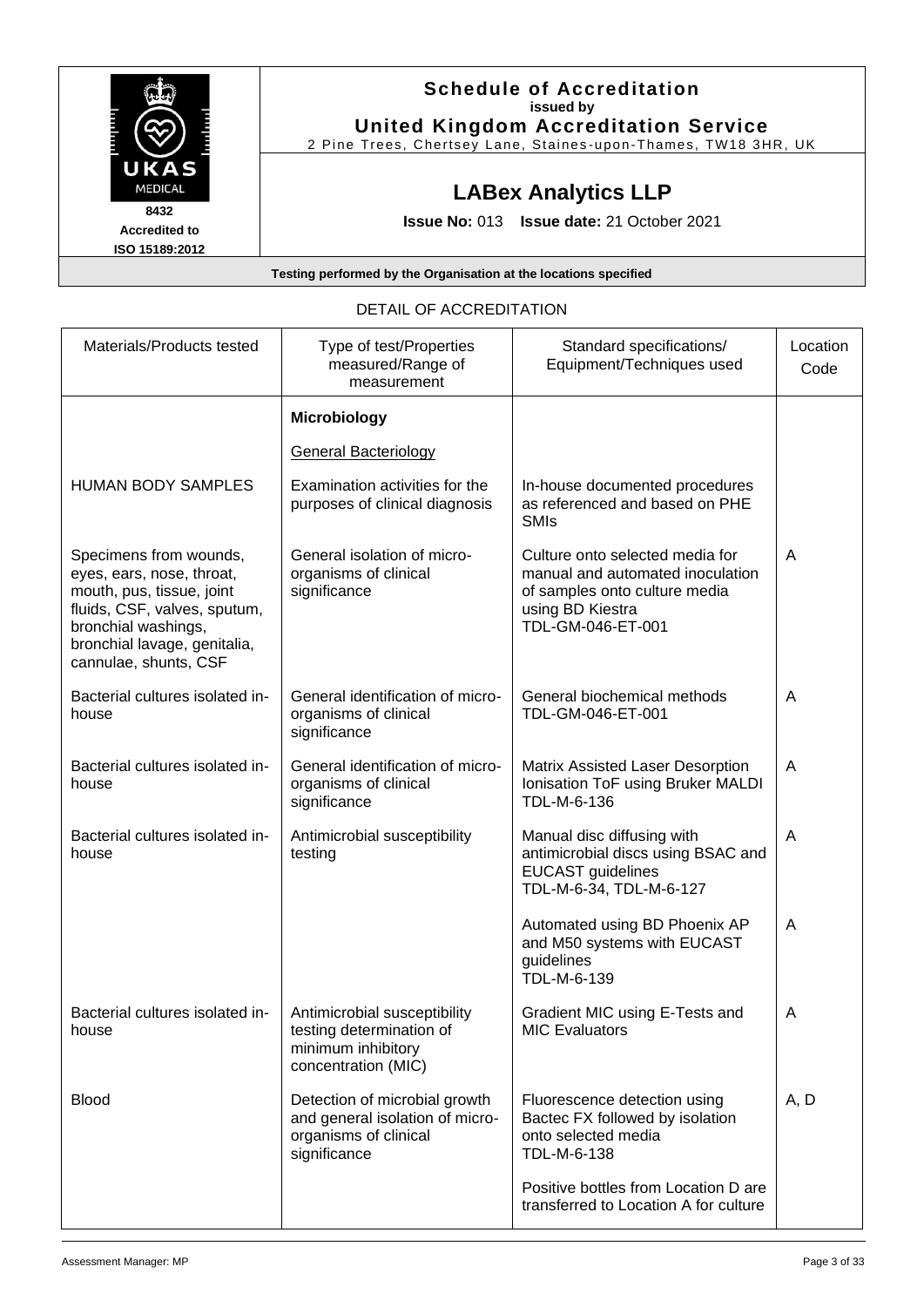|                                                | <b>Schedule of Accreditation</b><br>issued by<br><b>United Kingdom Accreditation Service</b><br>2 Pine Trees, Chertsey Lane, Staines-upon-Thames, TW18 3HR, UK |
|------------------------------------------------|----------------------------------------------------------------------------------------------------------------------------------------------------------------|
| UKAS<br><b>MEDICAL</b>                         | <b>LABex Analytics LLP</b>                                                                                                                                     |
| 8432<br><b>Accredited to</b><br>ISO 15189:2012 | <b>Issue No: 013 Issue date: 21 October 2021</b>                                                                                                               |
|                                                | Testing performed by the Organisation at the locations specified                                                                                               |

| Materials/Products tested                | Type of test/Properties<br>measured/Range of<br>measurement                                                                                         | Standard specifications/<br>Equipment/Techniques used                                                                        | Location<br>Code |
|------------------------------------------|-----------------------------------------------------------------------------------------------------------------------------------------------------|------------------------------------------------------------------------------------------------------------------------------|------------------|
| <b>HUMAN BODY SAMPLES</b>                | <b>General Bacteriology</b><br>Examination activities for the<br>purposes of clinical diagnosis                                                     | In-house documented procedures<br>as referenced and based on PHE<br><b>SMIs</b>                                              |                  |
| Blood, fluids and respiratory<br>samples | Detection and isolation of<br>Mycobacterium sp.                                                                                                     | Fluorescence detection using BD<br>MGit 960 (automated) and culture<br>on Lowenstein-Jensen slopes<br>manual)<br>TDL-M-6-138 | A                |
| Blood, fluids and respiratory<br>samples | Detection of acid fast bacilli                                                                                                                      | Manual staining using Auramine<br>Phenol and Ziehl Neelsen stains<br>and microscopy<br>TDL-M-6-79                            | A                |
| CSF and joint fluids                     | Quantification of white and red<br>blood cells and qualitative<br>demonstration of bacteria                                                         | Manual microscopy<br><b>TDL-M-6-20</b>                                                                                       | A                |
| Faeces                                   | General isolation and<br>characterisation of Salmonella,<br>Shigella, Campylobacter & E.<br>coli 0157, Vibrio sp., Listeria<br>sp. and Yersinia sp. | Manual and automated culture<br>using BD Kiestra and selective<br>culture media<br>TDL-M-6-38                                | A                |
| Faeces                                   | Detection of Clostridium<br>difficile GDH antigen and<br>toxins A & B                                                                               | Immunochromatography using<br><b>Quik Chek Complete</b><br>TDL-M-6-80                                                        | A                |
| Faeces                                   | Detection of Helicobacter<br>pylori antigen                                                                                                         | <b>ELISA using Premier Platinum Plus</b><br>HpSA and DS2 analyser<br><b>TDL-M-6-14</b>                                       | A                |
| Faeces                                   | Detection of Rotavirus antigen                                                                                                                      | Immunochromatography using<br><b>Immunocard Stat Rotavirus</b><br>TDL-M-6-43                                                 | A                |
| Urine                                    | Quantification of white and red<br>blood cells, and qualitative<br>demonstration of bacteria,<br>epithelial cells, yeast cells and<br>casts         | Manual microscopy and Sedimax<br>automated analyser<br>TDL-M-6-63                                                            | A                |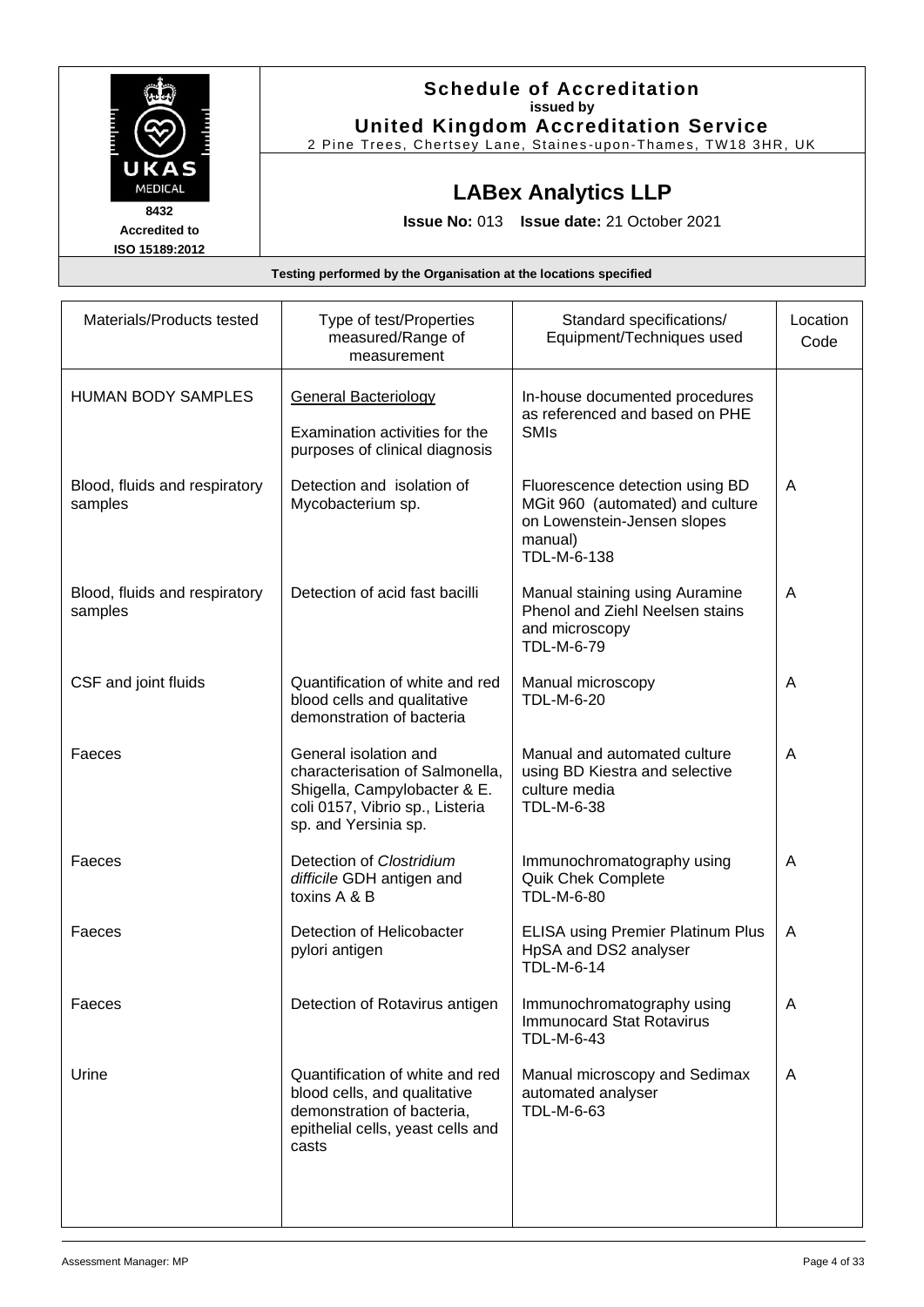|                      | <b>Schedule of Accreditation</b>                                 |
|----------------------|------------------------------------------------------------------|
|                      | issued by                                                        |
|                      | <b>United Kingdom Accreditation Service</b>                      |
|                      | 2 Pine Trees, Chertsey Lane, Staines-upon-Thames, TW18 3HR, UK   |
| UKAS                 |                                                                  |
| <b>MEDICAL</b>       | <b>LABex Analytics LLP</b>                                       |
| 8432                 |                                                                  |
| <b>Accredited to</b> | <b>Issue No: 013 Issue date: 21 October 2021</b>                 |
| ISO 15189:2012       |                                                                  |
|                      | Testing performed by the Organisation at the locations specified |

| Materials/Products tested                          | Type of test/Properties<br>measured/Range of<br>measurement                                                      | Standard specifications/<br>Equipment/Techniques used                                                       | Location<br>Code |
|----------------------------------------------------|------------------------------------------------------------------------------------------------------------------|-------------------------------------------------------------------------------------------------------------|------------------|
|                                                    | <b>General Bacteriology</b>                                                                                      |                                                                                                             |                  |
| <b>HUMAN BODY SAMPLES</b>                          | Examination activities for the<br>purposes of clinical diagnosis<br>(cont'd)                                     | In-house documented procedures<br>as referenced and based on PHE<br>SMIs with manufacturers<br>instructions |                  |
| Urine                                              | General isolation,<br>characterisation and sensitivity<br>testing of micro-organisms of<br>clinical significance | Culture using Mast Uri microtitre<br>culture system<br>WSL-MIC-001                                          | A                |
| Urine                                              | General isolation and<br>characterisation of micro-<br>organisms of clinical<br>significance                     | Culture onto selected media using<br>manual and automated culture<br>using BD Kiestra<br>TDL-M-6-63         | A                |
| Urine                                              | Detection of Legionella<br>pneumophila serotype 1<br>antigen                                                     | Immunochromatography using<br>Binax NOW rapid card<br>TDL-M-6-65                                            | A                |
|                                                    | Detection of Streptococcus<br>pneumoniae                                                                         | Immunochromatography using<br>Binax NOW rapid card<br>TDL-M-6-66                                            | A                |
|                                                    | Parasitology                                                                                                     |                                                                                                             |                  |
|                                                    | Examination activities for the<br>purposes of clinical diagnosis                                                 | In-house documented procedures<br>based on PHE SMIs                                                         |                  |
| Faeces, rectal swabs,<br>sputum, urine & aspirates | Examination for the presence<br>of parasites (ova, cysts,<br>trophozoites and worms) of<br>clinical significance | Concentration using MIDI Parasep<br>SF and manual microscopy or by<br>direct microscopy<br>TDL-M-6-39       | A                |
| Clear adhesive tape slides                         | Enterobius sp                                                                                                    | Direct microscopy<br>TDL-M-6-39 by                                                                          | A                |
| Faeces                                             | Cryptosporidium sp                                                                                               | Staining using modified Ziehl-<br>Neelsen and microscopy<br>TDL-M-6-39                                      | A                |
|                                                    |                                                                                                                  |                                                                                                             |                  |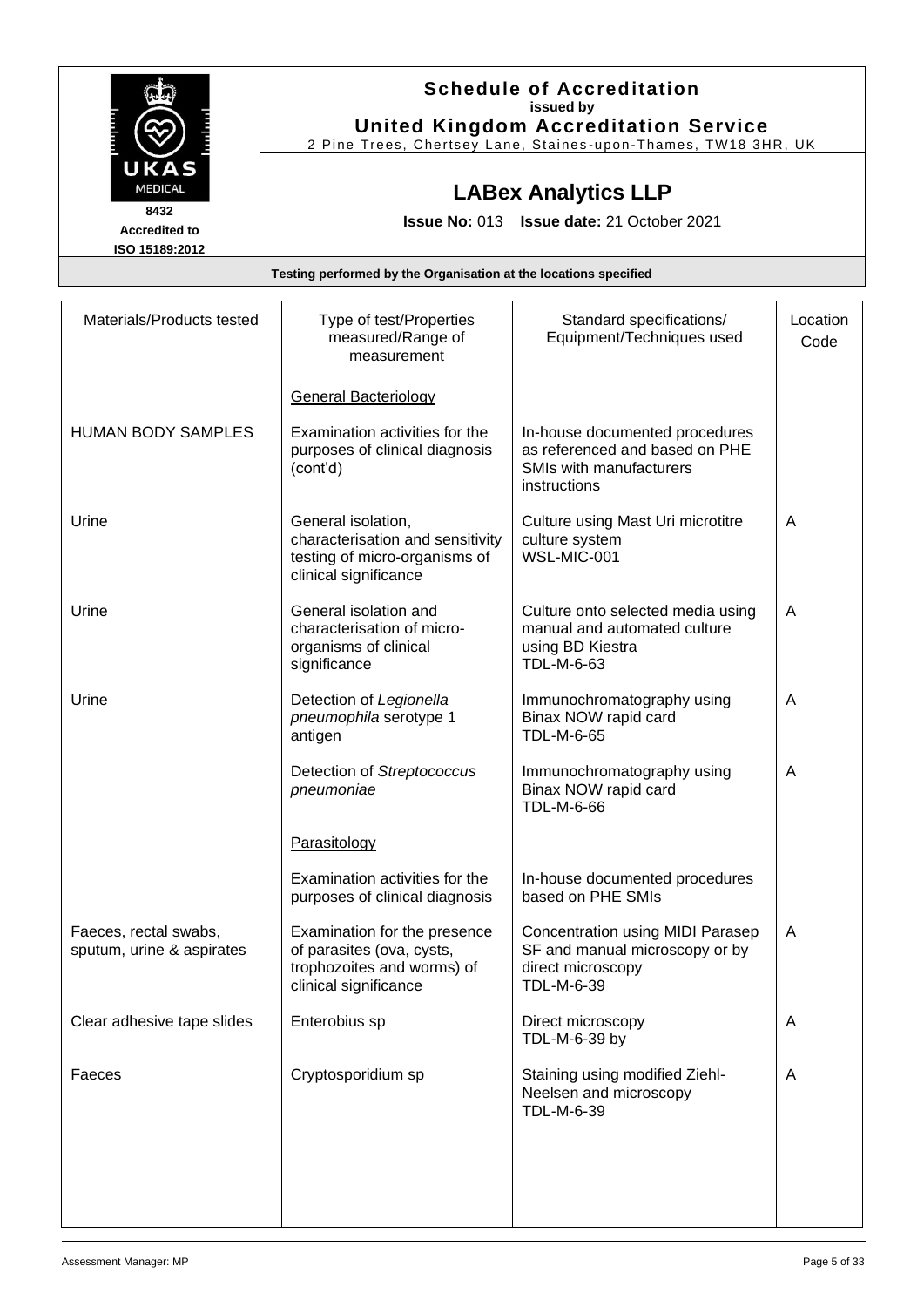|                      | <b>Schedule of Accreditation</b>                               |
|----------------------|----------------------------------------------------------------|
|                      | issued by                                                      |
|                      | <b>United Kingdom Accreditation Service</b>                    |
|                      | 2 Pine Trees, Chertsey Lane, Staines-upon-Thames, TW18 3HR, UK |
| UKAS                 |                                                                |
| <b>MEDICAL</b>       | <b>LABex Analytics LLP</b>                                     |
| 8432                 |                                                                |
| <b>Accredited to</b> | <b>Issue No: 013 Issue date: 21 October 2021</b>               |
| ISO 15189:2012       |                                                                |

| Materials/Products tested                                                                                               | Type of test/Properties<br>measured/Range of<br>measurement                                           | Standard specifications/<br>Equipment/Techniques used                                                        | Location<br>Code |
|-------------------------------------------------------------------------------------------------------------------------|-------------------------------------------------------------------------------------------------------|--------------------------------------------------------------------------------------------------------------|------------------|
|                                                                                                                         | Mycology                                                                                              |                                                                                                              |                  |
| Skin, hair and nail                                                                                                     | Examination activities for the<br>purposes of clinical diagnosis                                      |                                                                                                              |                  |
|                                                                                                                         | General isolation and<br>characterisation of fungi of<br>human clinical significance                  | Manual culture onto selective<br>culture media and microscopic /<br>macroscopic identification<br>TDL-M-6-53 | A                |
| Yeast cultures isolated in-<br>house                                                                                    | Susceptibility testing                                                                                | <b>Using Sensititre Yeastone</b><br>TDL-M-6-56                                                               | A                |
| CSF, blood                                                                                                              | Detection of Cryptococcal<br>antigen                                                                  | Lateral flow using IMMY kit<br>TDL-M-6-140                                                                   | A                |
|                                                                                                                         | <b>Molecular Biology</b>                                                                              |                                                                                                              |                  |
| <b>HUMAN BODY SAMPLES</b>                                                                                               | Examination activities for the<br>purposes of clinical diagnosis                                      | In house documented procedures<br>based on and in conjunction with<br>manufacturers instructions             |                  |
| Sputum, bronchial washings<br>/ lavage, pus, aspirates,<br>CSF, tissue and biopsies                                     | Detection of Mycobacterium<br>tuberculosis complex and<br>genes encoding for rifampicin<br>resistance | PCR using Cepheid GeneXpert<br><b>TDL-M-6-60</b>                                                             | A                |
| Throat, nasal and<br>nasopharyngeal swabs,<br>nasopharyngeal aspirate<br>(NPA) and NPA in universal<br>transport medium | Detection of Influenza A,<br>Influenza B & Respiratory<br>Syncytial Virus (RSV)                       | PCR using Cepheid GeneXpert<br>TDL-M-6-135                                                                   | A                |
| Nasopharyngeal swabs and<br>combined nose / throat<br>swabs in viral transport<br>media                                 | Detection of SARS CoV-2<br>virus RNA (COVID-19) specific<br>gene sequences: ORF1a, N                  | Polymerase chain reaction using<br>SAMBA II analyser and SRAS-<br>CoV-2 kit<br><b>MIC-NWP6-123</b>           | A                |
|                                                                                                                         |                                                                                                       |                                                                                                              |                  |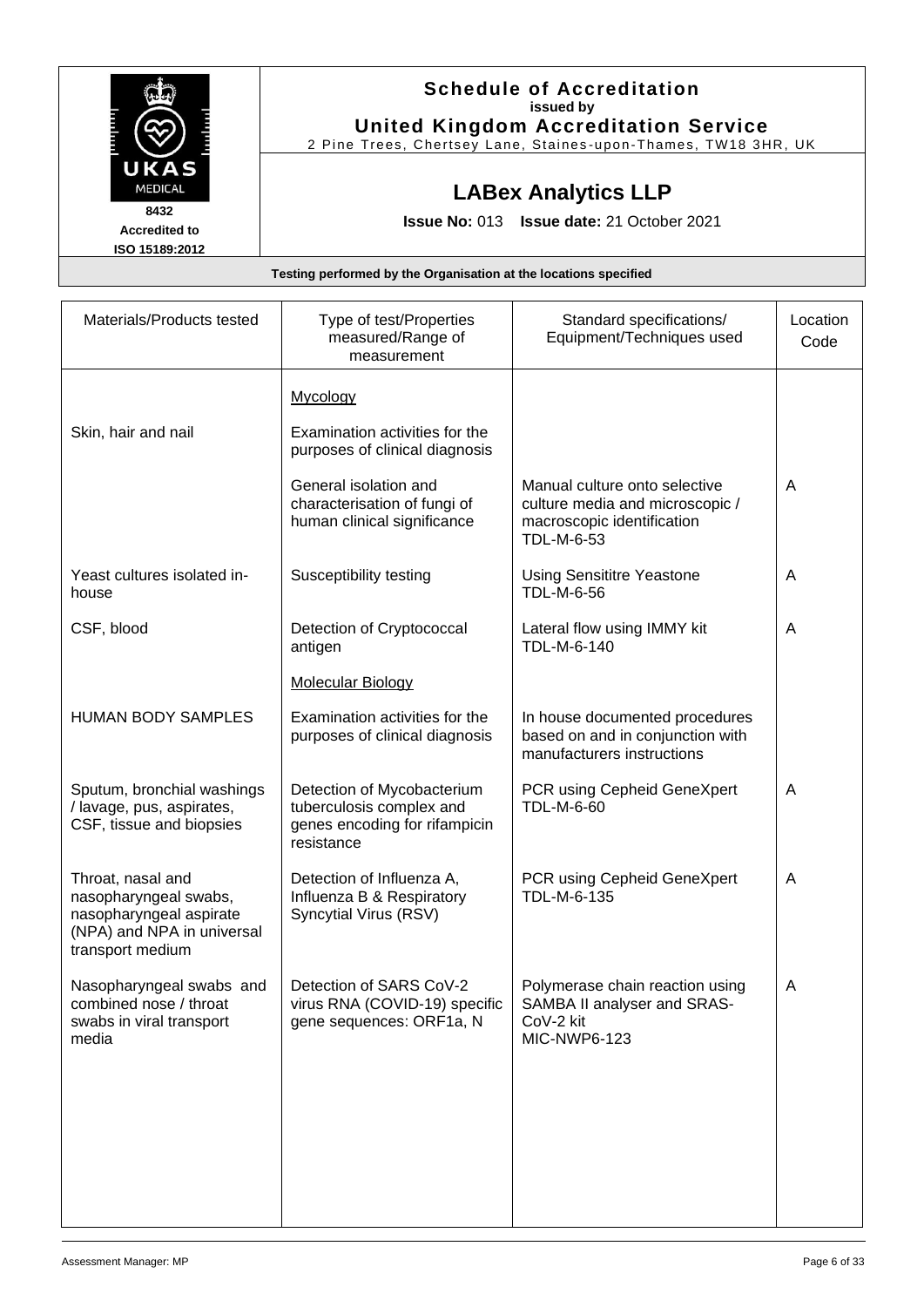|                                                | <b>Schedule of Accreditation</b><br>issued by<br><b>United Kingdom Accreditation Service</b><br>2 Pine Trees, Chertsey Lane, Staines-upon-Thames, TW18 3HR, UK |
|------------------------------------------------|----------------------------------------------------------------------------------------------------------------------------------------------------------------|
| UKAS<br><b>MEDICAL</b>                         | <b>LABex Analytics LLP</b>                                                                                                                                     |
| 8432<br><b>Accredited to</b><br>ISO 15189:2012 | <b>Issue No: 013 Issue date: 21 October 2021</b>                                                                                                               |
|                                                | Testing performed by the Organisation at the locations specified                                                                                               |

| Materials/Products tested                 | Type of test/Properties<br>measured/Range of<br>measurement                        | Standard specifications/<br>Equipment/Techniques used                                            | Location<br>Code |
|-------------------------------------------|------------------------------------------------------------------------------------|--------------------------------------------------------------------------------------------------|------------------|
|                                           | <b>Viral Serology</b>                                                              |                                                                                                  |                  |
| Serum / Plasma unless<br>otherwise stated | Examination activities for the<br>purposes of clinical diagnosis.<br>Detection of: | In house documented procedures<br>based on and in conjunction with<br>manufacturers instructions |                  |
|                                           | Hepatitis A IgM & IgG total                                                        | Immunoassay using Roche Cobas<br>8000 (Location A) & 6000                                        | $\overline{A}$   |
|                                           | Hepatitis B core IgM, core total<br>antibody, e antigen, e antibody                | (Locations C & D)<br>TDL-NWLH-CB-037                                                             | A                |
|                                           | Hepatitis B surface antigen,<br>Hepatiis B surface antibody<br>and Core antibody   |                                                                                                  | A & C            |
|                                           | Hepatitis B surface antigen                                                        |                                                                                                  | D                |
|                                           | Hepatitis C antibody                                                               |                                                                                                  | A                |
|                                           | Detection of HIV 1 & 2<br>antibody and p24 antigen                                 |                                                                                                  | A, C & D         |
|                                           | Rubella IgG antibody                                                               |                                                                                                  | A                |
|                                           | Syphilis antibody                                                                  |                                                                                                  | A, C & D         |
| Serum / plasma                            | <b>Confirmation of Syphilis</b><br>antibody                                        | Manual agglutination (TPPA)<br>TDL-NWLH-CB-060                                                   | Α                |
|                                           |                                                                                    | Floculation test (RPR)<br>TDL-NWLH-CB-061                                                        |                  |
|                                           |                                                                                    |                                                                                                  |                  |
|                                           |                                                                                    |                                                                                                  |                  |
|                                           |                                                                                    |                                                                                                  |                  |
|                                           |                                                                                    |                                                                                                  |                  |
|                                           |                                                                                    |                                                                                                  |                  |
|                                           |                                                                                    |                                                                                                  |                  |
|                                           |                                                                                    |                                                                                                  |                  |

 $\overline{\phantom{a}}$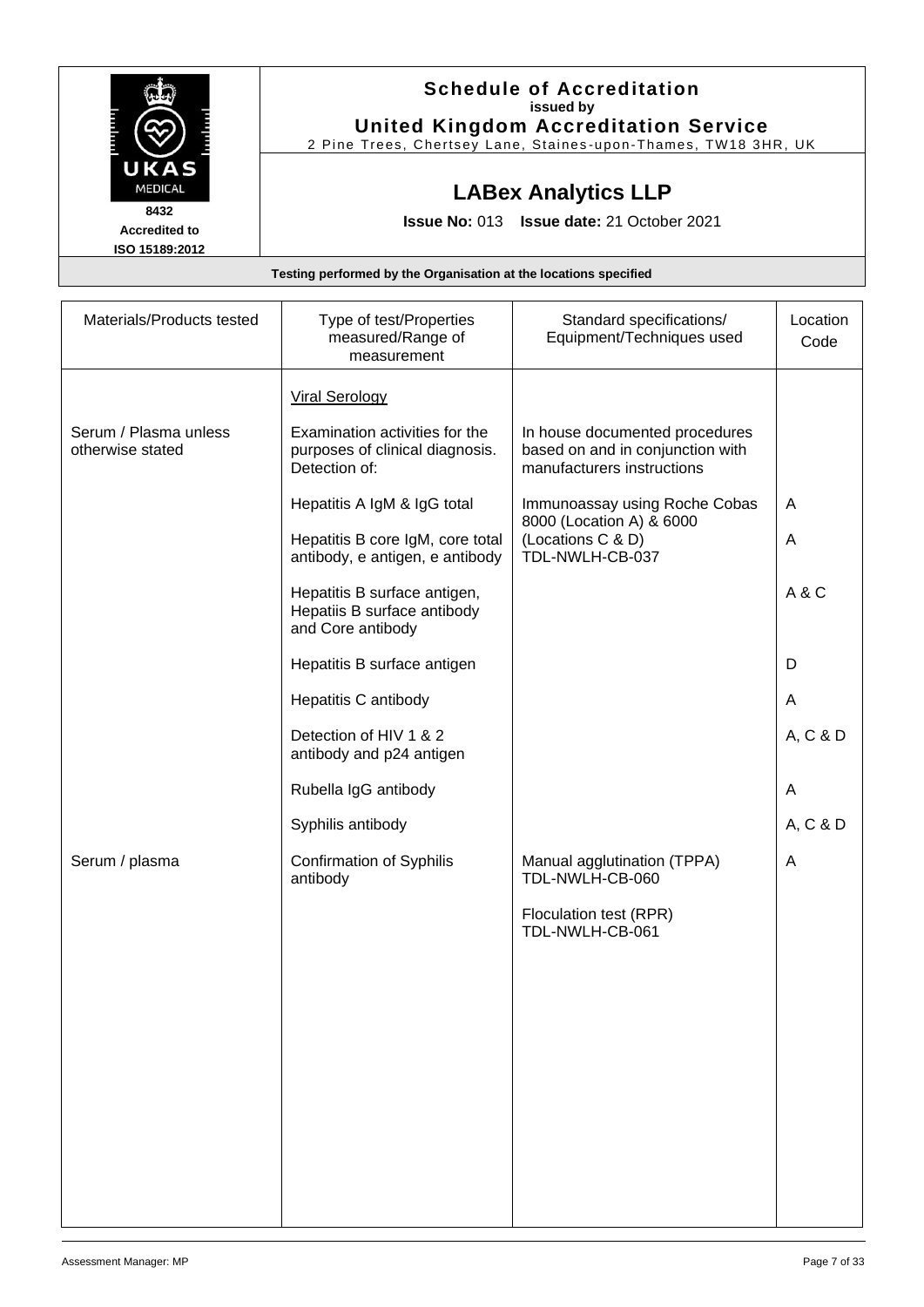|                      | <b>Schedule of Accreditation</b>                               |
|----------------------|----------------------------------------------------------------|
|                      | issued by                                                      |
|                      | <b>United Kingdom Accreditation Service</b>                    |
|                      | 2 Pine Trees, Chertsey Lane, Staines-upon-Thames, TW18 3HR, UK |
| UKAS                 |                                                                |
| <b>MEDICAL</b>       | <b>LABex Analytics LLP</b>                                     |
| 8432                 |                                                                |
| <b>Accredited to</b> | <b>Issue No: 013 Issue date: 21 October 2021</b>               |
| ISO 15189:2012       |                                                                |

| Materials/Products tested                            | Type of test/Properties<br>measured/Range of<br>measurement                                                                                                                         | Standard specifications/<br>Equipment/Techniques used                                                                                                                                                                                                                                                                                                                                                                                                                                                                                                                                                                                     | Location<br>Code |
|------------------------------------------------------|-------------------------------------------------------------------------------------------------------------------------------------------------------------------------------------|-------------------------------------------------------------------------------------------------------------------------------------------------------------------------------------------------------------------------------------------------------------------------------------------------------------------------------------------------------------------------------------------------------------------------------------------------------------------------------------------------------------------------------------------------------------------------------------------------------------------------------------------|------------------|
| FNAs, needle washings,<br>fluids, urine, sputum, BAL | Cytopathology (Non-Gynae)<br>Examination of cellular<br>material in order to identify or<br>exclude morphological and<br>cytological abnormalities for<br>the purposes of diagnosis | In house documented procedures<br>based on and in conjunction with<br>manufacturers instructions<br>Processing, Staining and reporting<br>of Diagnostic Specimens using<br>documented in-house procedures<br>with reference to the following<br>procedures and equipment<br>TDL-NWLH-C-011 Sputum<br>TDL-NWLH-C-012 Bronchial<br><b>Brushings</b><br>TDL-NWLH-C-013 Bronchial<br>Washings<br>TDL-NWLH-C-014 BAL<br>TDL-NWLH-C-015 Serous & Cyst<br>fluids<br>TDL-NWLH-C-016 Urine<br>TDL-NWLH-C-009 Centrifuge<br>TDL-NWLH-C-010 Cytocentrifuge<br>TDL-NWLH-C-030 ThinPrep 2000<br>processor<br>TDL-NWLH-C-044 ThinPrep 5000<br>processor | B                |
|                                                      |                                                                                                                                                                                     | Interpretive/diagnostic microscopy<br>(qualitative analysis)<br>HIS-NWP4-2                                                                                                                                                                                                                                                                                                                                                                                                                                                                                                                                                                | B                |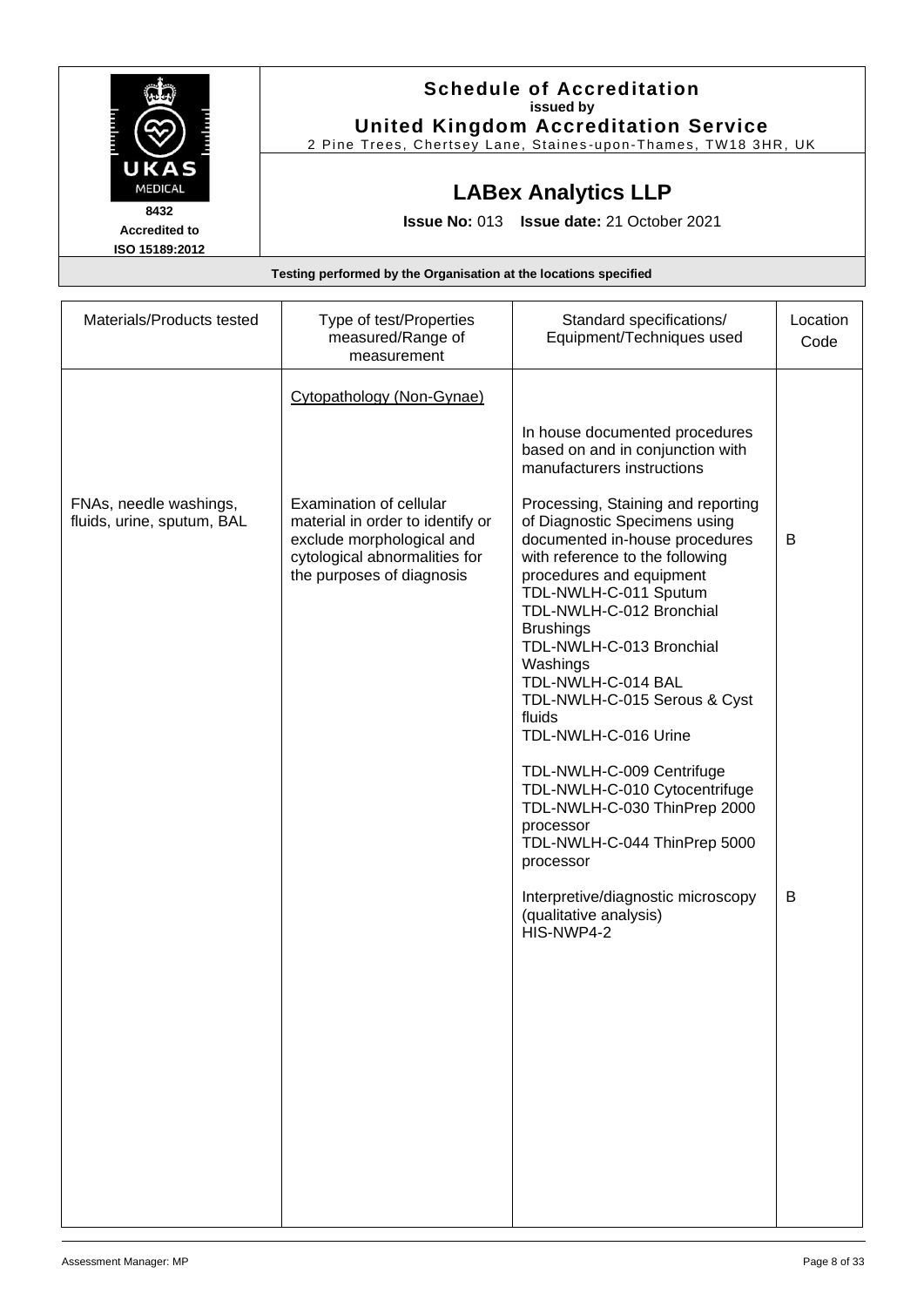|                                                                  | <b>Schedule of Accreditation</b><br>issued by<br><b>United Kingdom Accreditation Service</b><br>2 Pine Trees, Chertsey Lane, Staines-upon-Thames, TW18 3HR, UK |  |
|------------------------------------------------------------------|----------------------------------------------------------------------------------------------------------------------------------------------------------------|--|
| UKAS<br><b>MEDICAL</b>                                           | <b>LABex Analytics LLP</b>                                                                                                                                     |  |
| 8432<br><b>Accredited to</b><br>ISO 15189:2012                   | <b>Issue No: 013 Issue date: 21 October 2021</b>                                                                                                               |  |
| Testing performed by the Organisation at the locations specified |                                                                                                                                                                |  |

| Materials/Products tested | Type of test/Properties<br>measured/Range of<br>measurement                                                      | Standard specifications/<br>Equipment/Techniques used                                                                                                  | Location<br>Code |
|---------------------------|------------------------------------------------------------------------------------------------------------------|--------------------------------------------------------------------------------------------------------------------------------------------------------|------------------|
|                           | Andrology<br>Andrological examination<br>activities for the purposes of<br>clinical diagnosis<br>Post-Vasectomy: | In house documented procedures<br>based on and in conjunction with<br>the following guidelines                                                         |                  |
| Ejaculate                 | Detection of Spermatazoa                                                                                         | Manual microscopy based on WHO<br>Laboratory Manual for Examination<br>and Processing of Human Semen<br>5 <sup>th</sup> Edition 2010<br>TDL-NWLH-C-026 | B                |
| Ejaculate                 | Fertility Testing:                                                                                               | Manual methods based on WHO<br>Laboratory Manual for Examination<br>and Processing of Human Semen<br>5 <sup>th</sup> Edition 2010                      | B                |
|                           | Volume                                                                                                           | Volume/weight<br>TDL-NWLH-C-021                                                                                                                        |                  |
|                           | Sperm motility                                                                                                   | Manual microscopy<br>TDL-NWLH-C-022                                                                                                                    |                  |
|                           | Detection of IgA                                                                                                 | <b>MAR Test</b><br>TDL-NWLH-C-023                                                                                                                      |                  |
|                           | Sperm concentration                                                                                              | Manual microscopy<br>TDL-NWLH-C-024                                                                                                                    |                  |
|                           | Sperm morphology                                                                                                 | Manual microscopy<br>TDL-NWLH-C-025                                                                                                                    |                  |
|                           | Fructose                                                                                                         | Seliwanoffs method<br>TDL-NWLH-C-064                                                                                                                   |                  |
|                           |                                                                                                                  |                                                                                                                                                        |                  |
|                           |                                                                                                                  |                                                                                                                                                        |                  |
|                           |                                                                                                                  |                                                                                                                                                        |                  |
|                           |                                                                                                                  |                                                                                                                                                        |                  |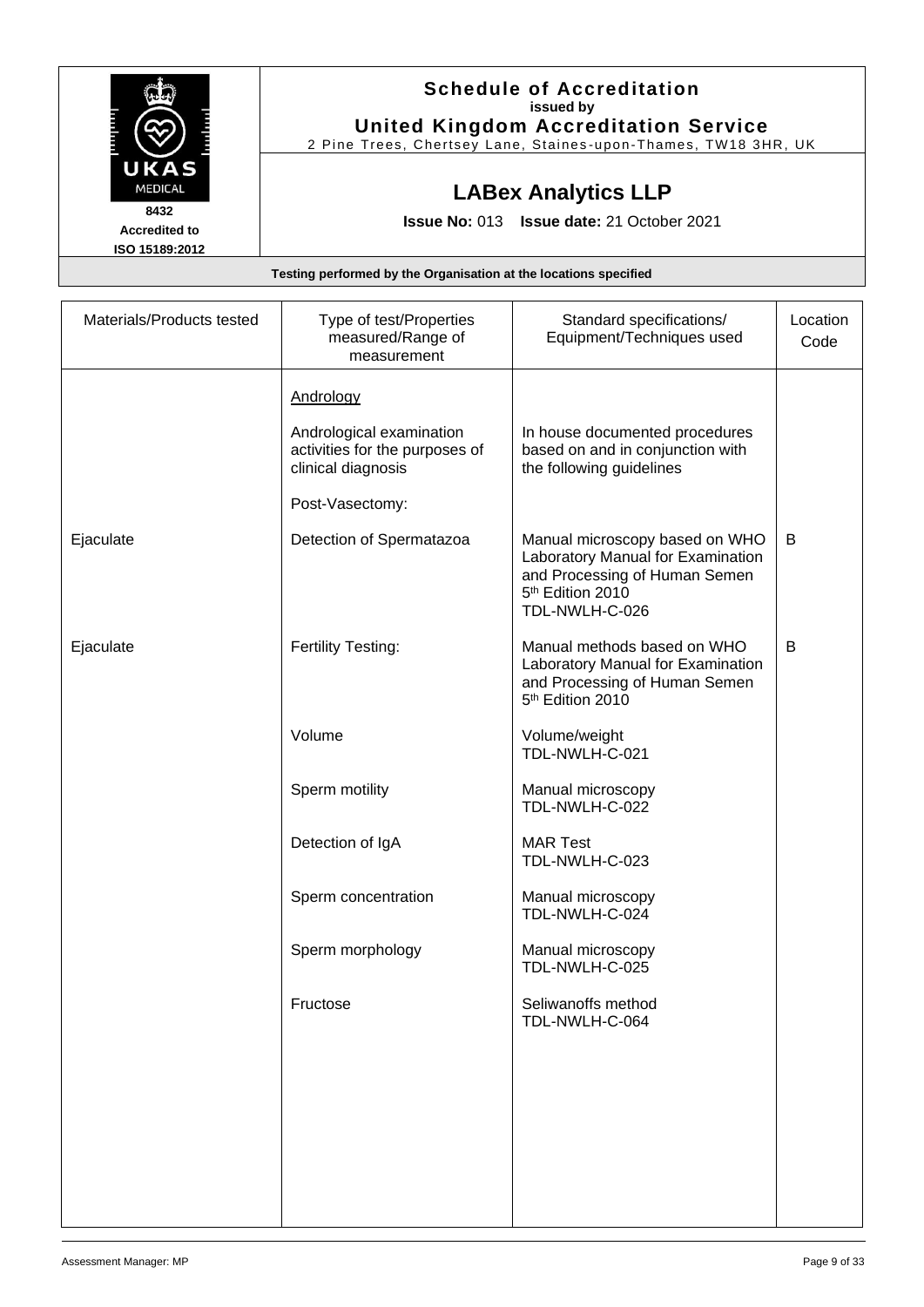|                                                                          | <b>Schedule of Accreditation</b><br>issued by<br><b>United Kingdom Accreditation Service</b><br>2 Pine Trees, Chertsey Lane, Staines-upon-Thames, TW18 3HR, UK |  |
|--------------------------------------------------------------------------|----------------------------------------------------------------------------------------------------------------------------------------------------------------|--|
| UKAS<br><b>MEDICAL</b><br>8432<br><b>Accredited to</b><br>ISO 15189:2012 | <b>LABex Analytics LLP</b><br>Issue No: 013 Issue date: 21 October 2021                                                                                        |  |
| Testing performed by the Organisation at the locations specified         |                                                                                                                                                                |  |

| Materials/Products tested                                                                                    | Type of test/Properties<br>measured/Range of<br>measurement                                                                         | Standard specifications/<br>Equipment/Techniques used                                                                                                                                                                                                                                  | Location<br>Code |
|--------------------------------------------------------------------------------------------------------------|-------------------------------------------------------------------------------------------------------------------------------------|----------------------------------------------------------------------------------------------------------------------------------------------------------------------------------------------------------------------------------------------------------------------------------------|------------------|
|                                                                                                              | Routine Histopathology                                                                                                              |                                                                                                                                                                                                                                                                                        |                  |
| Fixed, fresh and frozen<br>tissue; excisional and<br>incisional biopsies and<br>surgical resection specimens | Examination of tissues to<br>identify or exclude<br>morphological and cytological<br>abnormalities for the purposes<br>of diagnosis | Macroscopic and Microscopic<br>examination. In house documented<br>procedures in conjunction with<br>equipment as specified below:                                                                                                                                                     |                  |
| Formalin fixed tissues<br>samples (as above)                                                                 |                                                                                                                                     | Specimen dissection                                                                                                                                                                                                                                                                    | <b>B&amp;D</b>   |
|                                                                                                              |                                                                                                                                     | Using manual methods<br>TDL-NWLH-HP-006 Assisting in<br><b>Consultant Led Specimen</b><br><b>Dissection</b><br>TDL-NWLH-HP-080 Procedure for<br><b>BMS Specimen Transfer</b><br>TDL-NWLH-HP-081 Procedure and<br>assisting BMS specimen dissection<br>Ext-1044 Pathologist cut-up SOPs |                  |
|                                                                                                              |                                                                                                                                     | Decalcification                                                                                                                                                                                                                                                                        | <b>B&amp;D</b>   |
|                                                                                                              |                                                                                                                                     | SOP TDL-NWLH-HP-018                                                                                                                                                                                                                                                                    |                  |
| Formalin fixed tissues<br>samples (as above)                                                                 |                                                                                                                                     | <b>Tissue Processing</b>                                                                                                                                                                                                                                                               | В                |
|                                                                                                              |                                                                                                                                     | Thermo Scientific Excelsior, Leica<br>Peloris II, and Sakura Tissue Tek<br>VIP5 & VIP6 tissue processors<br>tissue processor<br>TDL-NWLH-HP-011                                                                                                                                        |                  |
| Formalin fixed and                                                                                           |                                                                                                                                     | Tissue embedding                                                                                                                                                                                                                                                                       | В                |
| processed tissues samples<br>(as above)                                                                      |                                                                                                                                     | Thermo and Leica EG1150 H<br>embedding stations<br>TDL-NWLH-HP-012                                                                                                                                                                                                                     |                  |
| Formalin fixed and                                                                                           |                                                                                                                                     | Tissue sectioning (microtomy)                                                                                                                                                                                                                                                          | B                |
| embedded tissues samples<br>(as above)                                                                       |                                                                                                                                     | Thermo Finesse microtomes<br>TDL-NWLH-HP-013                                                                                                                                                                                                                                           |                  |
| Fresh tissue samples -<br>frozen section                                                                     |                                                                                                                                     | <b>Frozen Sections</b>                                                                                                                                                                                                                                                                 | B                |
|                                                                                                              |                                                                                                                                     | Leica CM1860 Cryostat<br>TDL-NWLH-HP-088                                                                                                                                                                                                                                               |                  |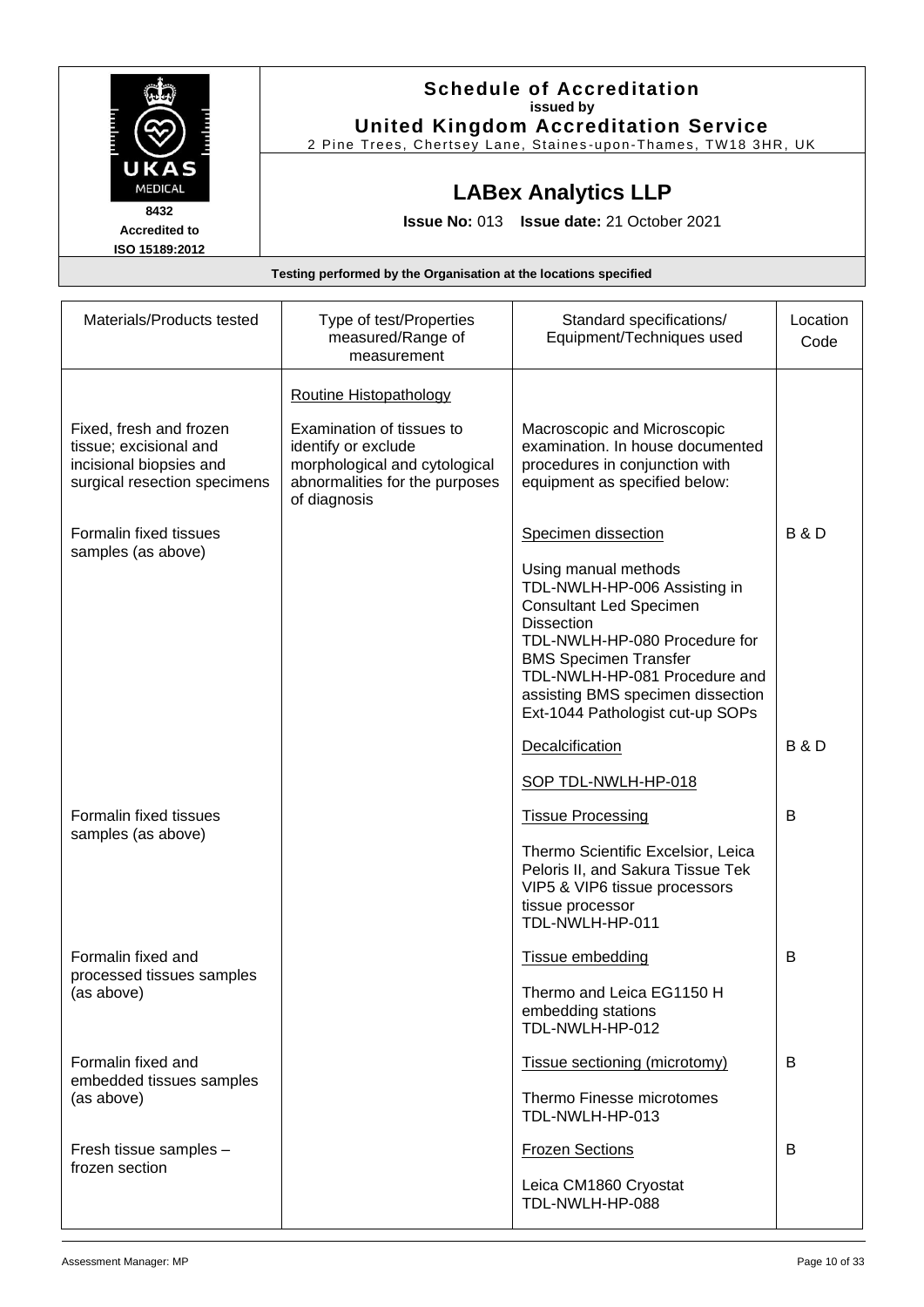|                                                                  | <b>Schedule of Accreditation</b><br>issued by<br><b>United Kingdom Accreditation Service</b><br>2 Pine Trees, Chertsey Lane, Staines-upon-Thames, TW18 3HR, UK |  |
|------------------------------------------------------------------|----------------------------------------------------------------------------------------------------------------------------------------------------------------|--|
| UKAS<br><b>MEDICAL</b>                                           | <b>LABex Analytics LLP</b>                                                                                                                                     |  |
| 8432<br><b>Accredited to</b><br>ISO 15189:2012                   | <b>Issue No: 013 Issue date: 21 October 2021</b>                                                                                                               |  |
| Testing performed by the Organisation at the locations specified |                                                                                                                                                                |  |

| Materials/Products tested                                                                                    | Type of test/Properties<br>measured/Range of<br>measurement                                                                         | Standard specifications/<br>Equipment/Techniques used                                                                                                                                     | Location<br>Code |
|--------------------------------------------------------------------------------------------------------------|-------------------------------------------------------------------------------------------------------------------------------------|-------------------------------------------------------------------------------------------------------------------------------------------------------------------------------------------|------------------|
|                                                                                                              | <b>Routine Histopathology</b>                                                                                                       |                                                                                                                                                                                           |                  |
| Fixed, fresh and frozen<br>tissue; excisional and<br>incisional biopsies and<br>surgical resection specimens | Examination of tissues to<br>identify or exclude<br>morphological and cytological<br>abnormalities for the purposes<br>of diagnosis | In house documented procedures<br>in conjunction with equipment as<br>specified below:                                                                                                    |                  |
|                                                                                                              | <b>Routine and Special Staining</b>                                                                                                 |                                                                                                                                                                                           |                  |
| Formalin fixed slides                                                                                        | Detection of:                                                                                                                       | Documented in-house procedure<br>for staining using Sakura Tissue<br>Tek Prisma Autostainer and<br>Coverslipper (automated) and by<br>manual method<br>TDL-NWLH-HP-014<br>TDL-NWLH-HP-088 | B                |
|                                                                                                              | Identification of basophilic and<br>eosinophilic structures                                                                         | Haemotoxylin & Eosin                                                                                                                                                                      |                  |
|                                                                                                              | Gycogen & mucins                                                                                                                    | Periodic Acid Schiffs (PAS)                                                                                                                                                               |                  |
|                                                                                                              | Mucins & neutral mucins                                                                                                             | Alcian Blue Diastase PAS                                                                                                                                                                  |                  |
|                                                                                                              | <b>Mucins</b>                                                                                                                       | <b>Alcian Blue PAS</b>                                                                                                                                                                    |                  |
|                                                                                                              | Glycogen                                                                                                                            | <b>PAS Diastase</b>                                                                                                                                                                       |                  |
|                                                                                                              | <b>Special Staining</b>                                                                                                             | Documented in-house procedure                                                                                                                                                             |                  |
|                                                                                                              | Detection of:                                                                                                                       | for manual staining<br>TDL-NWLH-HP-088                                                                                                                                                    |                  |
|                                                                                                              | Glycogen                                                                                                                            | Alcian Blue                                                                                                                                                                               |                  |
|                                                                                                              | Glycogen                                                                                                                            | Alcian Blue PAS                                                                                                                                                                           |                  |
|                                                                                                              | Glycogen                                                                                                                            | Alcian Blue PAS Diastase                                                                                                                                                                  |                  |
|                                                                                                              | Mast cells and<br>mucopolysaccharides                                                                                               | Azure A                                                                                                                                                                                   |                  |
|                                                                                                              | Amyloid                                                                                                                             | Congo red                                                                                                                                                                                 |                  |
|                                                                                                              | Haemopoetic cells                                                                                                                   | Giemsa                                                                                                                                                                                    |                  |
|                                                                                                              | Helicobacter pylori                                                                                                                 | Giemsa                                                                                                                                                                                    |                  |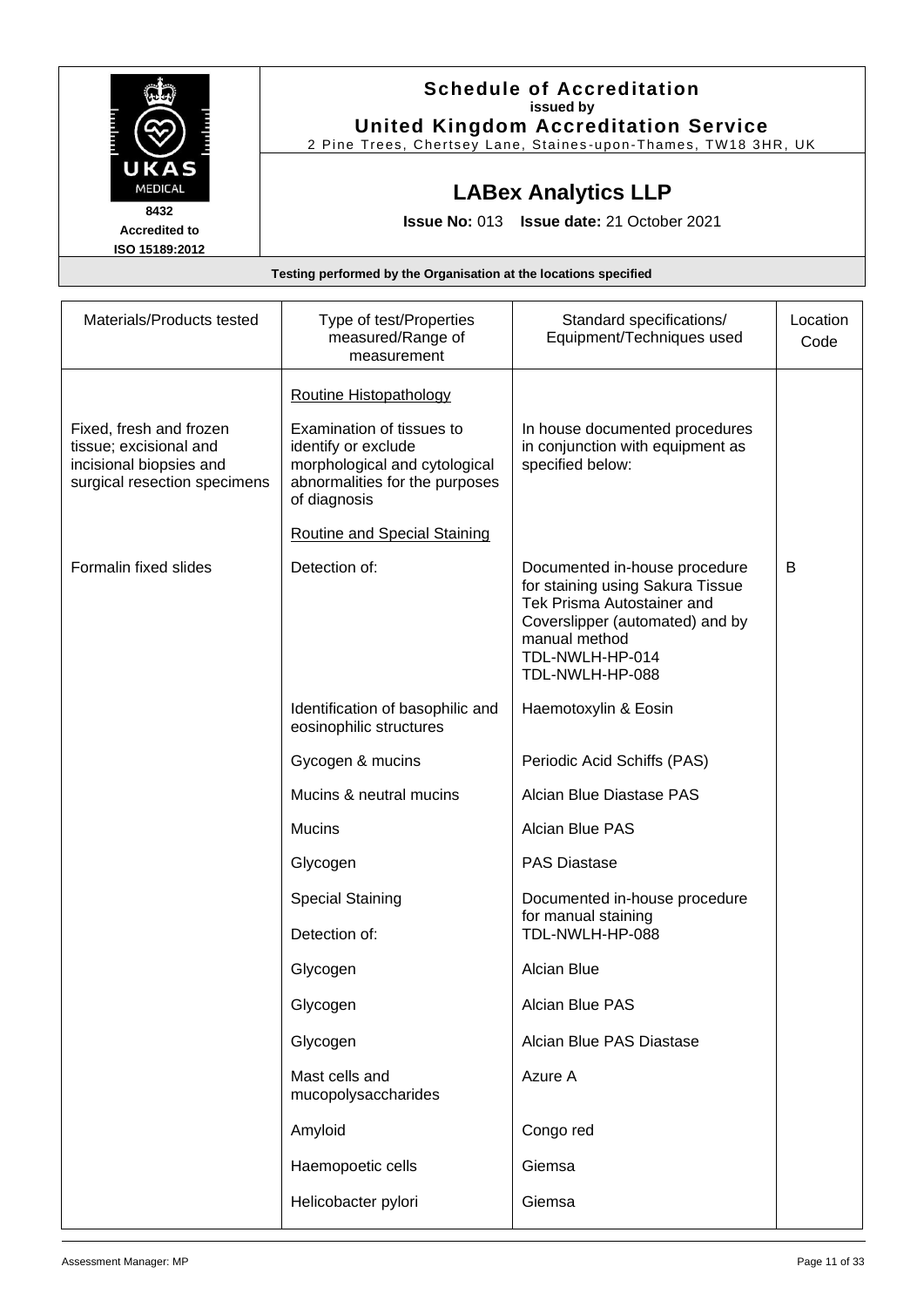|                      | <b>Schedule of Accreditation</b>                               |
|----------------------|----------------------------------------------------------------|
|                      | issued by                                                      |
|                      | <b>United Kingdom Accreditation Service</b>                    |
|                      | 2 Pine Trees, Chertsey Lane, Staines-upon-Thames, TW18 3HR, UK |
| UKAS                 |                                                                |
| <b>MEDICAL</b>       | <b>LABex Analytics LLP</b>                                     |
| 8432                 |                                                                |
| <b>Accredited to</b> | <b>Issue No: 013 Issue date: 21 October 2021</b>               |
| ISO 15189:2012       |                                                                |

| Materials/Products tested                                                                                                         | Type of test/Properties<br>measured/Range of<br>measurement                                                                                  | Standard specifications/<br>Equipment/Techniques used                                                                                                                                     | Location<br>Code |
|-----------------------------------------------------------------------------------------------------------------------------------|----------------------------------------------------------------------------------------------------------------------------------------------|-------------------------------------------------------------------------------------------------------------------------------------------------------------------------------------------|------------------|
|                                                                                                                                   | <b>Routine Histopathology</b>                                                                                                                |                                                                                                                                                                                           |                  |
| fresh<br>frozen<br>Fixed,<br>and<br>excisional<br>tissue;<br>and<br>incisional<br>biopsies<br>and<br>surgical resection specimens | Examination of tissues to<br>identify or exclude<br>morphological and cytological<br>abnormalities for the purposes<br>of diagnosis (cont'd) | In house documented procedures<br>in conjunction with equipment as<br>specified below:                                                                                                    |                  |
| Formalin fixed slides                                                                                                             | <b>Routine and Special Staining</b><br>Detection of:                                                                                         | Documented in-house procedure<br>for staining using Sakura Tissue<br>Tek Prisma Autostainer and<br>Coverslipper (automated) and by<br>manual method<br>TDL-NWLH-HP-014<br>TDL-NWLH-HP-088 | B                |
|                                                                                                                                   | Reticulin                                                                                                                                    | <b>Gordons &amp; Sweets Reticulin</b>                                                                                                                                                     |                  |
|                                                                                                                                   | Fungi                                                                                                                                        | Grocott                                                                                                                                                                                   |                  |
|                                                                                                                                   | Gram positive / negative<br>bacteria                                                                                                         | Gram stain                                                                                                                                                                                |                  |
|                                                                                                                                   | Collagen / smooth muscle                                                                                                                     | Haematoxylin Van Geison                                                                                                                                                                   |                  |
|                                                                                                                                   | Fibrin                                                                                                                                       | <b>Martius Scarlet Blue</b>                                                                                                                                                               |                  |
|                                                                                                                                   | Melanin pigment                                                                                                                              | Masson Fontana                                                                                                                                                                            |                  |
|                                                                                                                                   | Connective tissue                                                                                                                            | <b>Masson Trichrome</b>                                                                                                                                                                   |                  |
|                                                                                                                                   | Connective tissue                                                                                                                            | Melanin Bleach                                                                                                                                                                            |                  |
|                                                                                                                                   | <b>Elastic fibres</b>                                                                                                                        | <b>Millers Elastic</b>                                                                                                                                                                    |                  |
|                                                                                                                                   | Glycogen                                                                                                                                     | PAS +/- Diastase Digestion                                                                                                                                                                |                  |
|                                                                                                                                   | Iron (Haemosiderin)                                                                                                                          | Perls                                                                                                                                                                                     |                  |
|                                                                                                                                   | Lipofuchsin                                                                                                                                  | <b>Schmori Reaction</b>                                                                                                                                                                   |                  |
|                                                                                                                                   | Copper associated protein                                                                                                                    | Victoria Blue                                                                                                                                                                             |                  |
|                                                                                                                                   | Calcium                                                                                                                                      | Von Kossa                                                                                                                                                                                 |                  |
|                                                                                                                                   | Tubercle bacilli                                                                                                                             | Ziehl Neelsen                                                                                                                                                                             |                  |
|                                                                                                                                   | Mycobacterium leprae                                                                                                                         | <b>Wade Fite</b>                                                                                                                                                                          |                  |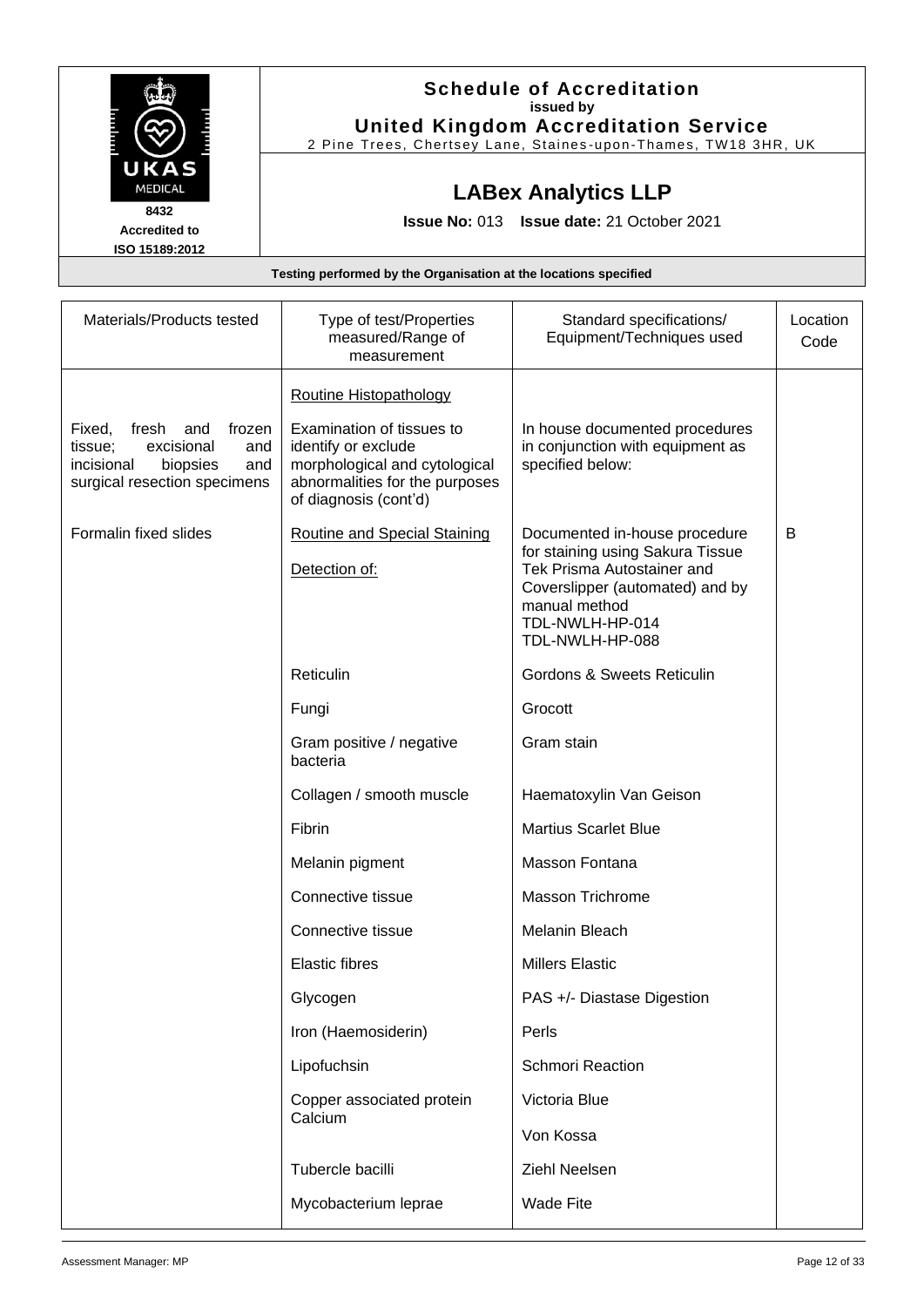|                      | <b>Schedule of Accreditation</b>                               |
|----------------------|----------------------------------------------------------------|
|                      | issued by                                                      |
|                      | <b>United Kingdom Accreditation Service</b>                    |
|                      | 2 Pine Trees, Chertsey Lane, Staines-upon-Thames, TW18 3HR, UK |
| UKAS                 |                                                                |
| <b>MEDICAL</b>       | <b>LABex Analytics LLP</b>                                     |
| 8432                 |                                                                |
| <b>Accredited to</b> | <b>Issue No: 013 Issue date: 21 October 2021</b>               |
| ISO 15189:2012       |                                                                |

| Materials/Products tested | Type of test/Properties<br>measured/Range of<br>measurement                                                                         | Standard specifications/<br>Equipment/Techniques used                                                                                             | Location<br>Code |
|---------------------------|-------------------------------------------------------------------------------------------------------------------------------------|---------------------------------------------------------------------------------------------------------------------------------------------------|------------------|
|                           | Immunocytochemistry                                                                                                                 |                                                                                                                                                   |                  |
| Paraffin tissue section   | Examination of tissues to<br>identify or exclude<br>morphological and cytological<br>abnormalities for the purposes<br>of diagnosis | In-house procedures in conjunction<br>with manufacturers instructions<br>using Leica Bond III and the<br>following antibodies:<br>TDL-NWLH-HP-089 | B                |
|                           | Cytokeratin cocktail for CK1-8,<br>10, 14-16 and 19                                                                                 | AE1/AE3                                                                                                                                           |                  |
|                           | Diffuse lymph-proliferative<br>disease and neoplastic cells of<br>follicular lymphomas.                                             | BCI-2                                                                                                                                             |                  |
|                           | Prognostic marker in some B-<br>cell Non-Hodgkins<br>lymphomas.                                                                     | BCL-6                                                                                                                                             |                  |
|                           | Epithelial cell types                                                                                                               | Ber-EP4                                                                                                                                           |                  |
|                           | Normal cortical thymocytes,<br>Langerhan cells, dendritic<br>reticulum cells                                                        | CD <sub>1</sub> A                                                                                                                                 |                  |
|                           | T cells                                                                                                                             | CD <sub>3</sub>                                                                                                                                   |                  |
|                           | T cells (helper+mature)                                                                                                             | CD <sub>4</sub>                                                                                                                                   |                  |
|                           | Mature T cells, T cell<br>lymphomas                                                                                                 | CD <sub>5</sub>                                                                                                                                   |                  |
|                           | T cells                                                                                                                             | CD <sub>8</sub>                                                                                                                                   |                  |
|                           | Mature B cells, follicular<br>dentritic cells, CALLA                                                                                | CD10                                                                                                                                              |                  |
|                           | Granulocytes, Reed-Sternberg<br>cells                                                                                               | <b>CD15</b>                                                                                                                                       |                  |
|                           | <b>B</b> cells                                                                                                                      | CD <sub>20</sub>                                                                                                                                  |                  |
|                           | Adenocarcinoma of intestinal<br>origin                                                                                              | CDX2                                                                                                                                              |                  |
|                           |                                                                                                                                     |                                                                                                                                                   |                  |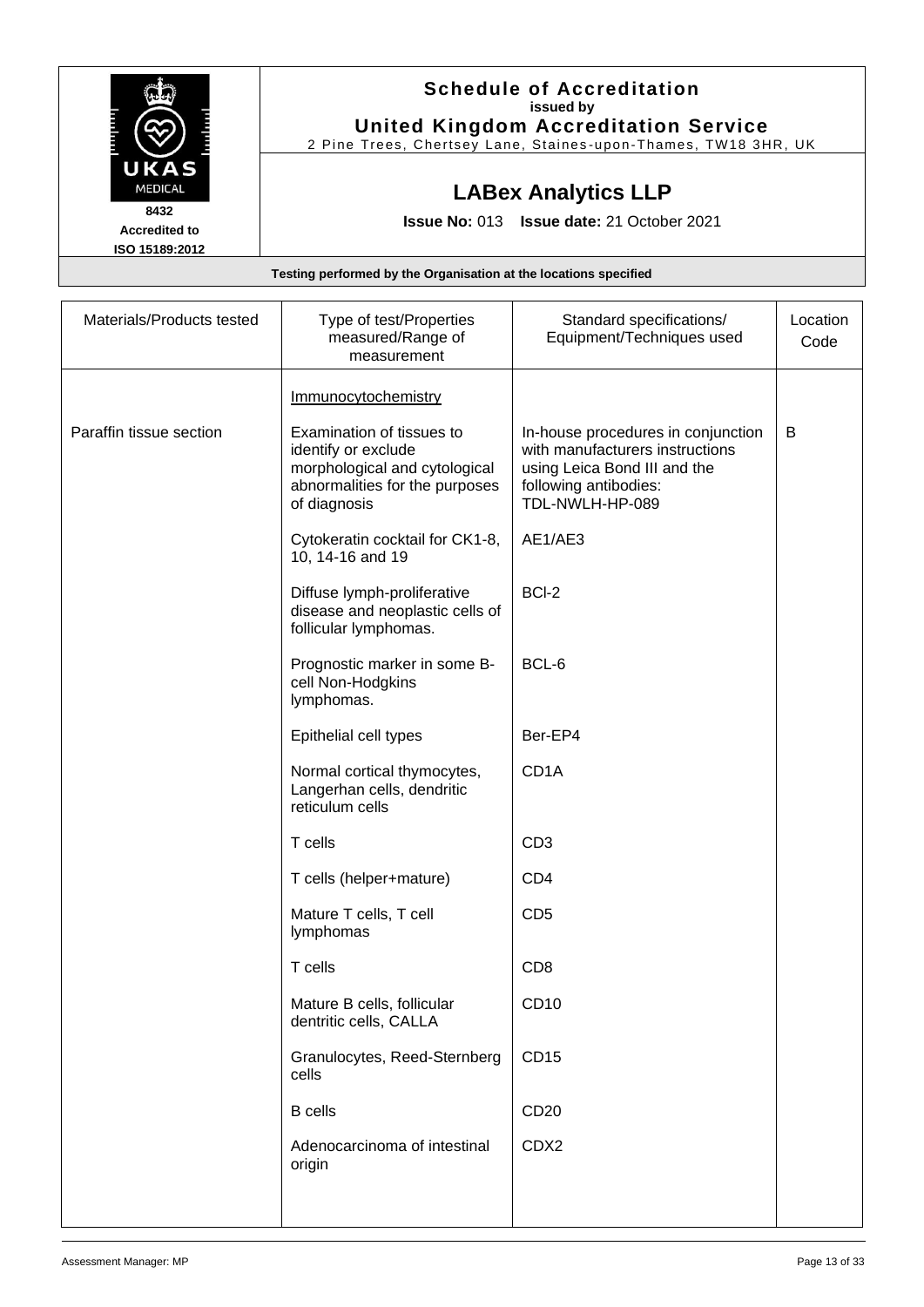|                                                                  | <b>Schedule of Accreditation</b><br>issued by<br><b>United Kingdom Accreditation Service</b><br>2 Pine Trees, Chertsey Lane, Staines-upon-Thames, TW18 3HR, UK |  |
|------------------------------------------------------------------|----------------------------------------------------------------------------------------------------------------------------------------------------------------|--|
| UKAS<br><b>MEDICAL</b>                                           | <b>LABex Analytics LLP</b>                                                                                                                                     |  |
| 8432<br><b>Accredited to</b><br>ISO 15189:2012                   | <b>Issue No: 013 Issue date: 21 October 2021</b>                                                                                                               |  |
| Testing performed by the Organisation at the locations specified |                                                                                                                                                                |  |

| Materials/Products tested | Type of test/Properties<br>measured/Range of<br>measurement                                                                                  | Standard specifications/<br>Equipment/Techniques used                                                                                                                                 | Location<br>Code |
|---------------------------|----------------------------------------------------------------------------------------------------------------------------------------------|---------------------------------------------------------------------------------------------------------------------------------------------------------------------------------------|------------------|
|                           | Immunocytochemistry                                                                                                                          |                                                                                                                                                                                       |                  |
| Paraffin tissue section   | Examination of tissues to<br>identify or exclude<br>morphological and cytological<br>abnormalities for the purposes<br>of diagnosis (cont'd) | In-house procedure with pre-fixed<br>Q Cards as stated) in conjunction<br>with manufacturers instructions<br>using Leica Bond III and the<br>following antibodies:<br>TDL-NWLH-HP-089 | B                |
|                           | Mature B cells, Follicular<br>dentritic cells                                                                                                | CD21                                                                                                                                                                                  |                  |
|                           | B cells, some T cells                                                                                                                        | CD23                                                                                                                                                                                  |                  |
|                           | Reed-Sternberg cells, plasma<br>cells                                                                                                        | CD-30                                                                                                                                                                                 |                  |
|                           | <b>Endothelial cells</b>                                                                                                                     | CD31                                                                                                                                                                                  |                  |
|                           | Haematopoetic cells, vascular<br>endothelium                                                                                                 | CD34                                                                                                                                                                                  |                  |
|                           | Leukocyte common antigen<br>(LCA)                                                                                                            | CD45                                                                                                                                                                                  |                  |
|                           | Natural killer cells,<br>neuroendocrine tissues                                                                                              | CD56                                                                                                                                                                                  |                  |
|                           | Macrophages, monocytes,<br>myeloid cells                                                                                                     | <b>CD68</b>                                                                                                                                                                           |                  |
|                           | <b>B</b> cells                                                                                                                               | CD79a                                                                                                                                                                                 |                  |
|                           | Mast cells                                                                                                                                   | CD117                                                                                                                                                                                 |                  |
|                           | Differentiating B cells                                                                                                                      | CD138                                                                                                                                                                                 |                  |
|                           | Tissues of neuroendocrine<br>origin                                                                                                          | Chromogranin A                                                                                                                                                                        |                  |
|                           | Cytokeratin 5                                                                                                                                | CK <sub>5</sub>                                                                                                                                                                       |                  |
|                           | Stratified squamous<br>epithelium, basal cells,<br>mesotheliomas                                                                             | CK5/6                                                                                                                                                                                 |                  |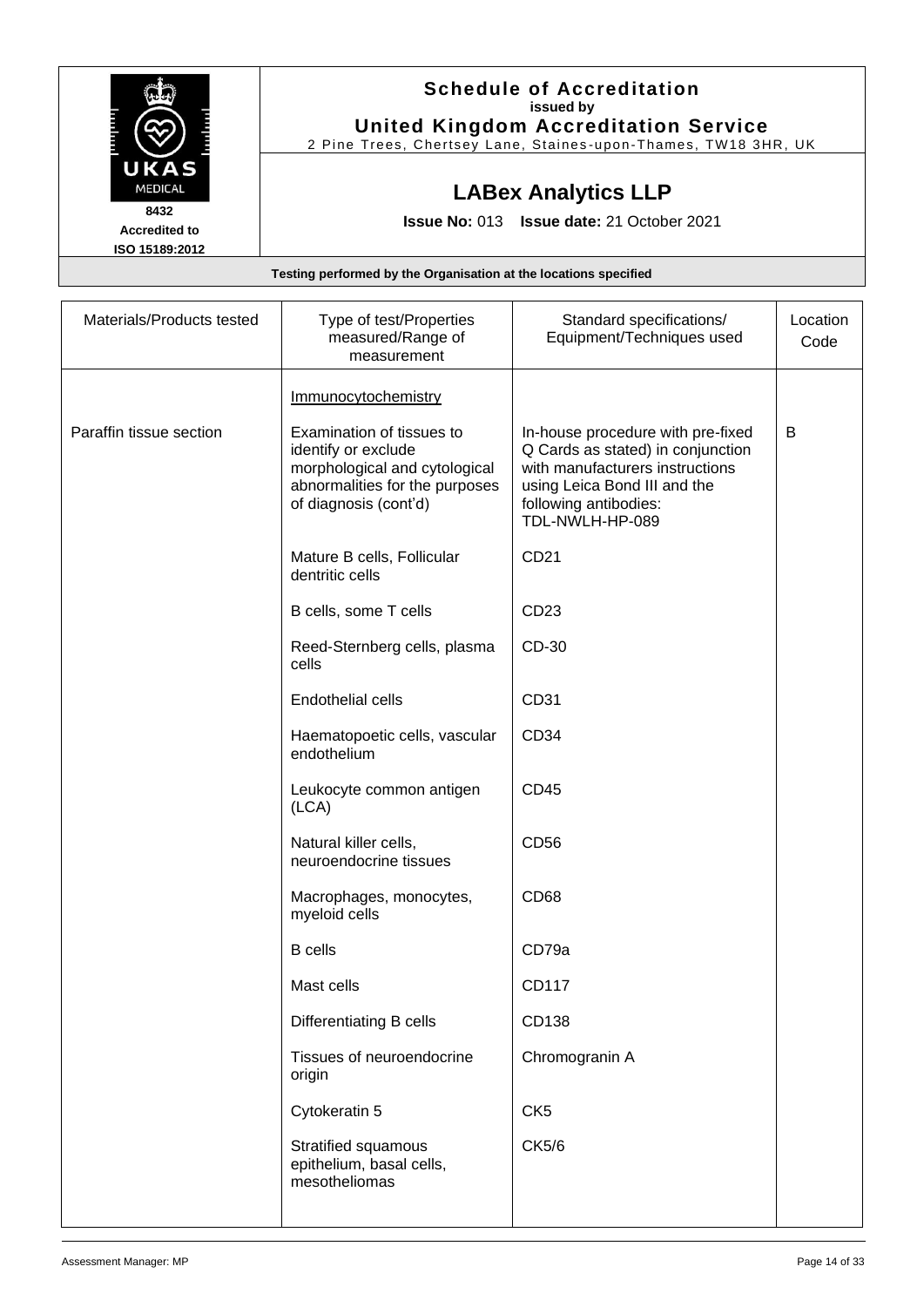|                        | <b>Schedule of Accreditation</b>                                 |
|------------------------|------------------------------------------------------------------|
|                        | issued by                                                        |
|                        | <b>United Kingdom Accreditation Service</b>                      |
|                        | 2 Pine Trees, Chertsey Lane, Staines-upon-Thames, TW18 3HR, UK   |
| UKAS<br><b>MEDICAL</b> | <b>LABex Analytics LLP</b>                                       |
|                        |                                                                  |
| 8432                   | <b>Issue No: 013 Issue date: 21 October 2021</b>                 |
| <b>Accredited to</b>   |                                                                  |
| ISO 15189:2012         |                                                                  |
|                        | Testing performed by the Organisation at the locations specified |

| Materials/Products tested | Type of test/Properties<br>measured/Range of<br>measurement                                                                                  | Standard specifications/<br>Equipment/Techniques used                                                                                                                                 | Location<br>Code |
|---------------------------|----------------------------------------------------------------------------------------------------------------------------------------------|---------------------------------------------------------------------------------------------------------------------------------------------------------------------------------------|------------------|
|                           | Immunocytochemistry                                                                                                                          |                                                                                                                                                                                       |                  |
| Paraffin tissue section   | Examination of tissues to<br>identify or exclude<br>morphological and cytological<br>abnormalities for the purposes<br>of diagnosis (cont'd) | In-house procedure with pre-fixed<br>Q Cards as stated) in conjunction<br>with manufacturers instructions<br>using Leica Bond III and the<br>following antibodies:<br>TDL-NWLH-HP-089 | В                |
|                           | Normal and neoplastic<br>epithelia                                                                                                           | CK7                                                                                                                                                                                   |                  |
|                           | <b>Epithelial cells</b>                                                                                                                      | <b>CK14</b>                                                                                                                                                                           |                  |
|                           | Cytokeratin 5                                                                                                                                | <b>CK19</b>                                                                                                                                                                           |                  |
|                           | Adenocarcinomas, columnar<br>epithelial cells                                                                                                | <b>CK20</b>                                                                                                                                                                           |                  |
|                           | <b>CMV</b>                                                                                                                                   | <b>CMV</b>                                                                                                                                                                            |                  |
|                           | Tumours                                                                                                                                      | CYC-D1                                                                                                                                                                                |                  |
|                           | Normal duct epithelial cells,<br>ductal carcinoma                                                                                            | E-cad                                                                                                                                                                                 |                  |
|                           | Normal and neoplastic<br>epithelium                                                                                                          | <b>EMA</b>                                                                                                                                                                            |                  |
|                           | Oestrogen receptors                                                                                                                          | ER                                                                                                                                                                                    |                  |
|                           | V.W factor in endothelial cells                                                                                                              | <b>FACTOR VIII</b>                                                                                                                                                                    |                  |
|                           | Placental trophoblasts                                                                                                                       | <b>HCG</b>                                                                                                                                                                            |                  |
|                           | Melanoma, melanocyte<br>differentiation                                                                                                      | Hmb45                                                                                                                                                                                 |                  |
|                           | B cells and plasma cells                                                                                                                     | Kappa                                                                                                                                                                                 |                  |
|                           | <b>B</b> cell follicles                                                                                                                      | Lambda                                                                                                                                                                                |                  |
|                           | Melanoma marker                                                                                                                              | Melan A                                                                                                                                                                               |                  |
|                           |                                                                                                                                              |                                                                                                                                                                                       |                  |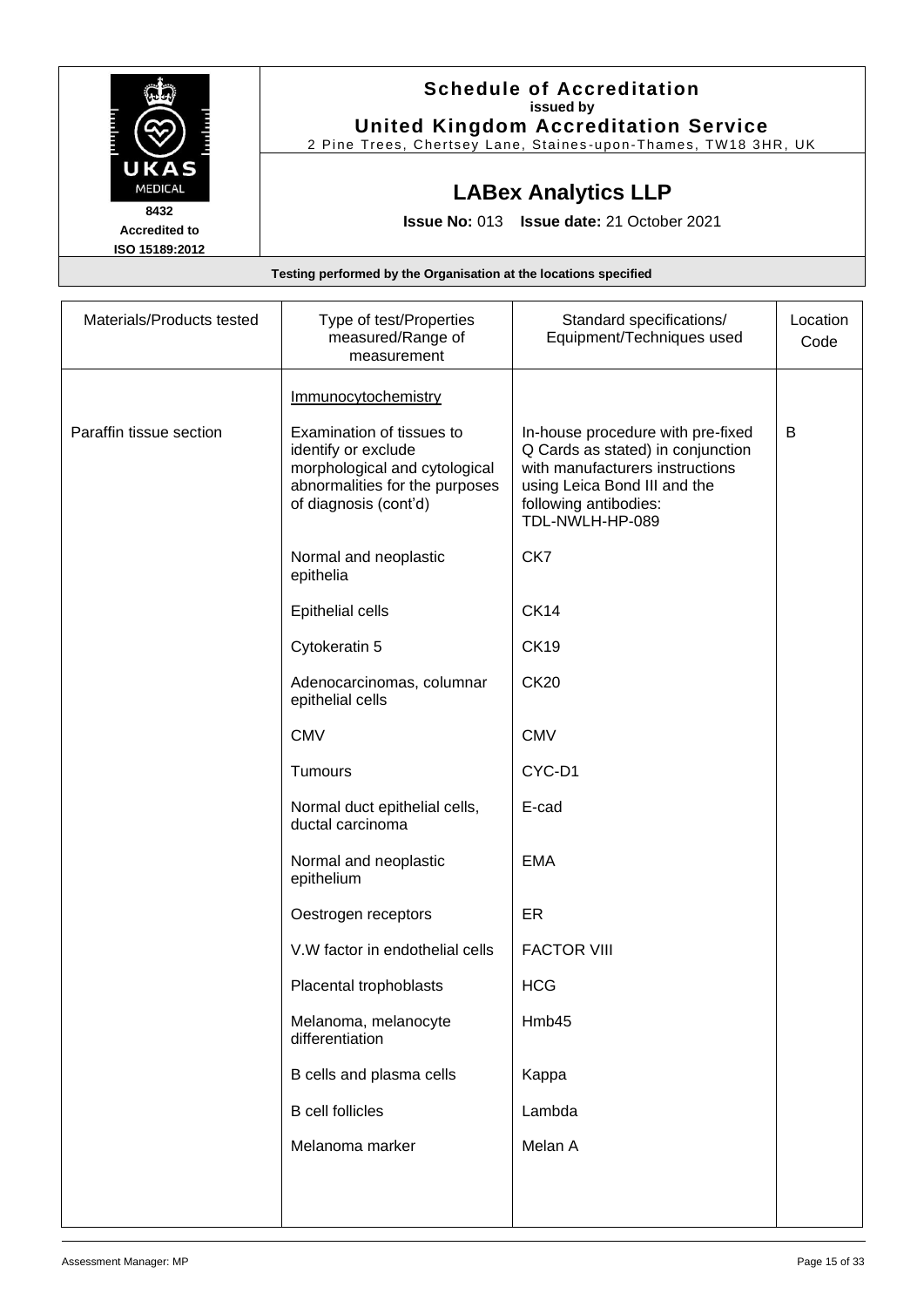|                                                                  | <b>Schedule of Accreditation</b><br>issued by<br><b>United Kingdom Accreditation Service</b><br>2 Pine Trees, Chertsey Lane, Staines-upon-Thames, TW18 3HR, UK |  |
|------------------------------------------------------------------|----------------------------------------------------------------------------------------------------------------------------------------------------------------|--|
| UKAS<br><b>MEDICAL</b>                                           | <b>LABex Analytics LLP</b>                                                                                                                                     |  |
| 8432<br><b>Accredited to</b><br>ISO 15189:2012                   | <b>Issue No: 013 Issue date: 21 October 2021</b>                                                                                                               |  |
| Testing performed by the Organisation at the locations specified |                                                                                                                                                                |  |

| Materials/Products tested | Type of test/Properties<br>measured/Range of<br>measurement                                                                                  | Standard specifications/<br>Equipment/Techniques used                                                                                                                                 | Location<br>Code |
|---------------------------|----------------------------------------------------------------------------------------------------------------------------------------------|---------------------------------------------------------------------------------------------------------------------------------------------------------------------------------------|------------------|
|                           | <b>Immunocytochemistry</b>                                                                                                                   |                                                                                                                                                                                       |                  |
| Paraffin tissue section   | Examination of tissues to<br>identify or exclude<br>morphological and cytological<br>abnormalities for the purposes<br>of diagnosis (cont'd) | In-house procedure with pre-fixed<br>Q Cards as stated) in conjunction<br>with manufacturers instructions<br>using Leica Bond III and the<br>following antibodies:<br>TDL-NWLH-HP-089 | B                |
|                           | Differential identification of<br>colorectal carcinoma                                                                                       | MLH1                                                                                                                                                                                  |                  |
|                           | <b>MNF116</b>                                                                                                                                | <b>MNF116</b>                                                                                                                                                                         |                  |
|                           | Myeloperoxidase                                                                                                                              | <b>MPO</b>                                                                                                                                                                            |                  |
|                           | Mismatch repair protein                                                                                                                      | MSH <sub>2</sub>                                                                                                                                                                      |                  |
|                           | Mismatch repair protein                                                                                                                      | MSH <sub>6</sub>                                                                                                                                                                      |                  |
|                           | Multiple myeloma oncogene                                                                                                                    | MUM1                                                                                                                                                                                  |                  |
|                           | Myosin                                                                                                                                       | Myosin                                                                                                                                                                                |                  |
|                           | Peripheral nerves,<br>neuroendocrine tumours                                                                                                 | <b>NSE</b>                                                                                                                                                                            |                  |
|                           | Postmeitotic segregation<br>increased 2                                                                                                      | pms2                                                                                                                                                                                  |                  |
|                           | Progesterone receptors                                                                                                                       | pgr                                                                                                                                                                                   |                  |
|                           | Prostate basal cells,<br>profliferative cells                                                                                                | P63                                                                                                                                                                                   |                  |
|                           | Prostate secretory and ductal<br>epithelium                                                                                                  | <b>PSA</b>                                                                                                                                                                            |                  |
|                           | Schwann cells, nerve<br>processes, S100 +ve<br>neoplasms                                                                                     | S100                                                                                                                                                                                  |                  |
|                           | Smooth muscle cells,<br>myoepithelial cells                                                                                                  | <b>SMA</b>                                                                                                                                                                            |                  |
|                           |                                                                                                                                              |                                                                                                                                                                                       |                  |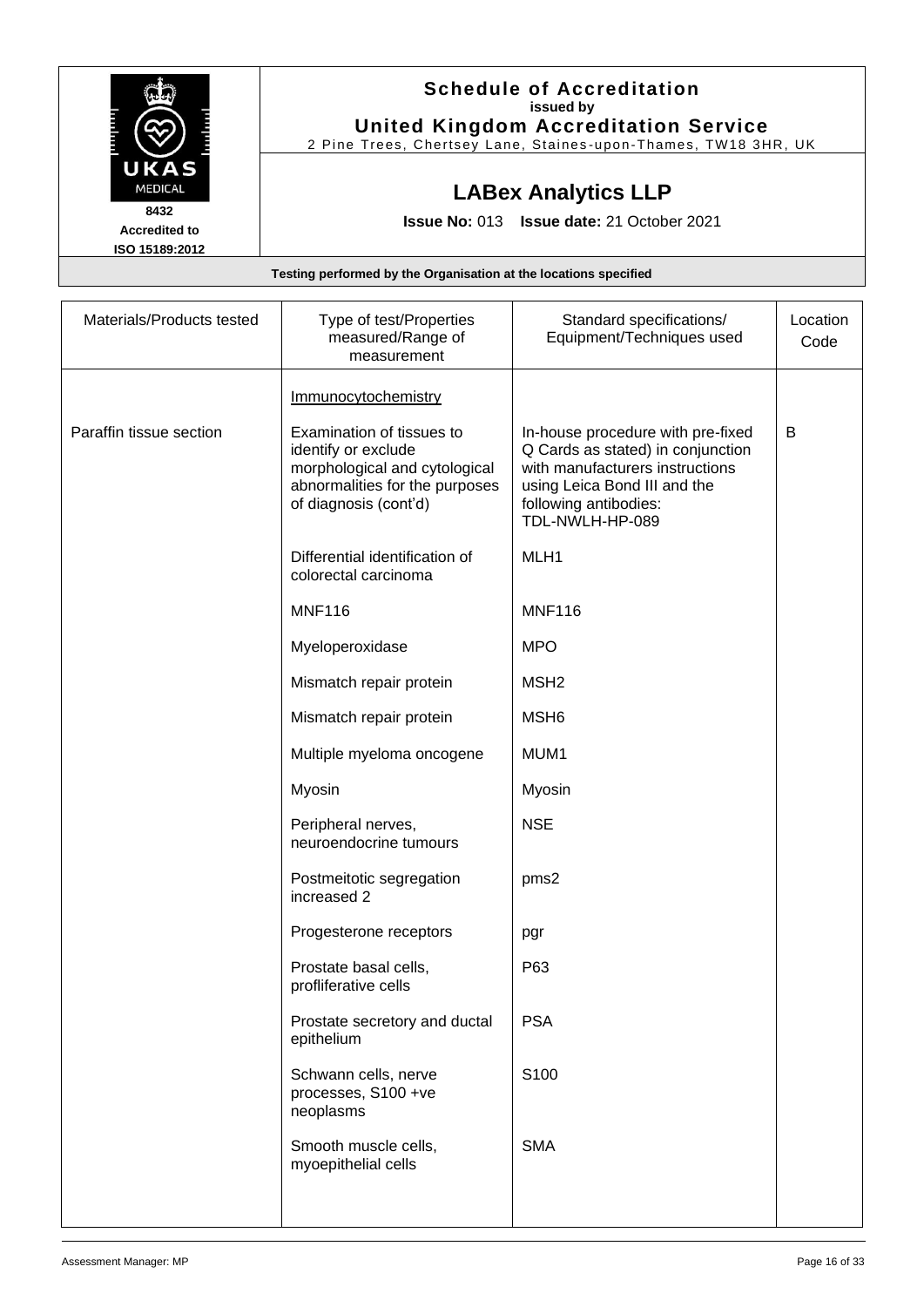|                                                                  | <b>Schedule of Accreditation</b><br>issued by<br><b>United Kingdom Accreditation Service</b><br>2 Pine Trees, Chertsey Lane, Staines-upon-Thames, TW18 3HR, UK |  |
|------------------------------------------------------------------|----------------------------------------------------------------------------------------------------------------------------------------------------------------|--|
| UKAS<br><b>MEDICAL</b>                                           | <b>LABex Analytics LLP</b>                                                                                                                                     |  |
| 8432<br><b>Accredited to</b><br>ISO 15189:2012                   | Issue No: 013 Issue date: 21 October 2021                                                                                                                      |  |
| Testing performed by the Organisation at the locations specified |                                                                                                                                                                |  |

| Materials/Products tested | Type of test/Properties<br>measured/Range of<br>measurement                                                                                  | Standard specifications/<br>Equipment/Techniques used                                                                                                                                 | Location<br>Code |
|---------------------------|----------------------------------------------------------------------------------------------------------------------------------------------|---------------------------------------------------------------------------------------------------------------------------------------------------------------------------------------|------------------|
|                           | <b>Immunocytochemistry</b>                                                                                                                   |                                                                                                                                                                                       |                  |
| Paraffin tissue section   | Examination of tissues to<br>identify or exclude<br>morphological and cytological<br>abnormalities for the purposes<br>of diagnosis (cont'd) | In-house procedure with pre-fixed<br>Q Cards as stated) in conjunction<br>with manufacturers instructions<br>using Leica Bond III and the<br>following antibodies:<br>TDL-NWLH-HP-089 | В                |
|                           | Neuroendocrine cells                                                                                                                         | Synaptophysin                                                                                                                                                                         |                  |
|                           | Lining blood vessels,<br>lymphatic vessels, mesothelial<br>cells                                                                             | Thromobomodulin                                                                                                                                                                       |                  |
|                           | Thyroglobulin containing cells                                                                                                               | Thyroglobulin                                                                                                                                                                         |                  |
|                           | Lung and thyroid (thyroid<br>follicular cells)                                                                                               | TTF1                                                                                                                                                                                  |                  |
|                           | Cells of mesenchymal origin                                                                                                                  | Vim                                                                                                                                                                                   |                  |
|                           | Breast carcinoma                                                                                                                             | Her 2 (TDL-NWLH-HP-025)                                                                                                                                                               |                  |
|                           | Kras mutation & Epidermal<br><b>Growth Factor Receptors</b>                                                                                  | KRAS & EGFR (TDL-NWLH-HP-<br>027)                                                                                                                                                     |                  |
|                           | Endometrial glands, ovarian<br>tumours, adenocarcinoma                                                                                       | CA-125                                                                                                                                                                                |                  |
|                           | Epithelial cells,<br>Adenocarcinoma                                                                                                          | CA 19-9                                                                                                                                                                               |                  |
|                           |                                                                                                                                              |                                                                                                                                                                                       |                  |
|                           |                                                                                                                                              |                                                                                                                                                                                       |                  |
|                           |                                                                                                                                              |                                                                                                                                                                                       |                  |
|                           |                                                                                                                                              |                                                                                                                                                                                       |                  |
|                           |                                                                                                                                              |                                                                                                                                                                                       |                  |
|                           |                                                                                                                                              |                                                                                                                                                                                       |                  |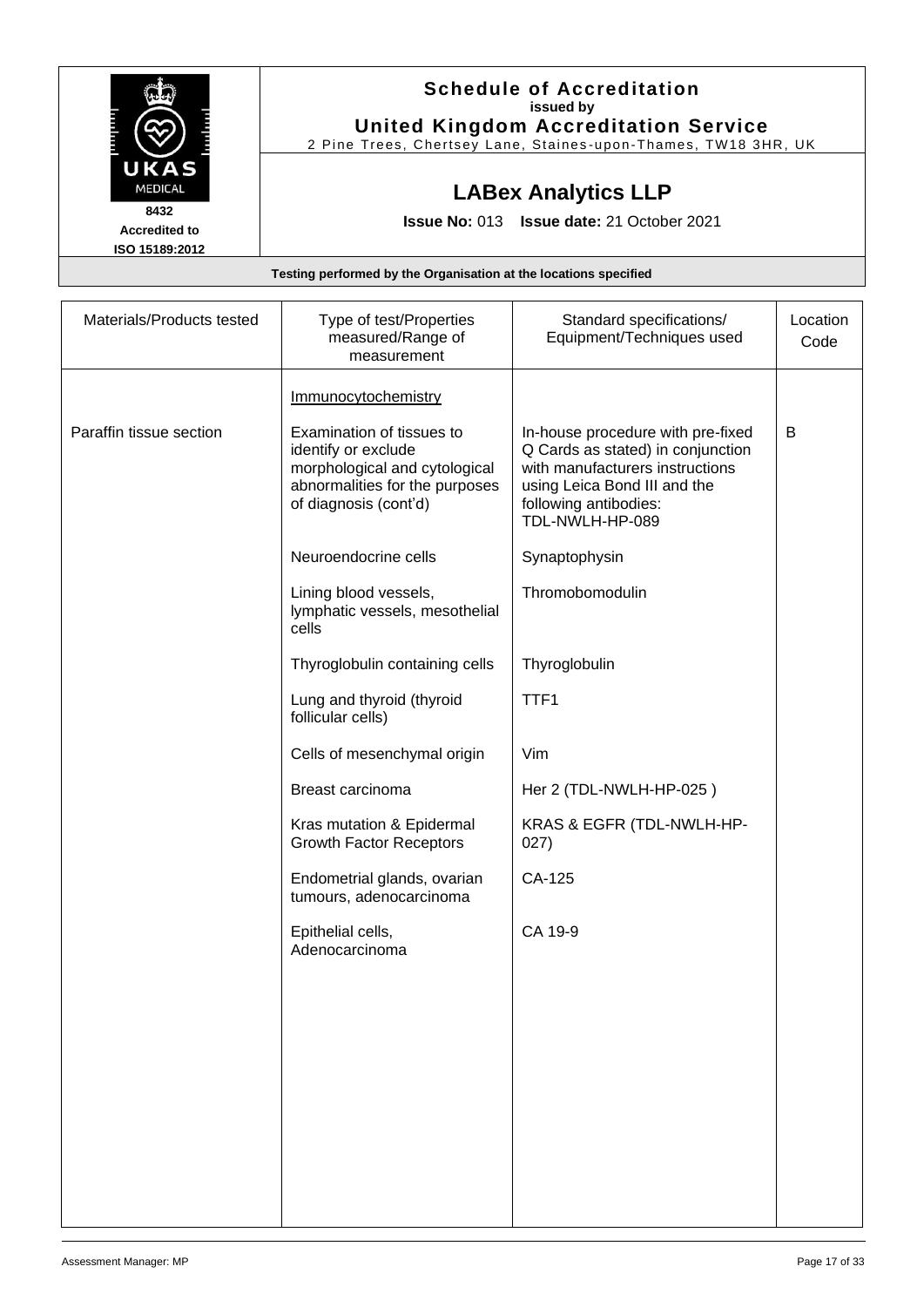|                        | <b>Schedule of Accreditation</b>                                 |
|------------------------|------------------------------------------------------------------|
|                        | issued by                                                        |
|                        | <b>United Kingdom Accreditation Service</b>                      |
|                        | 2 Pine Trees, Chertsey Lane, Staines-upon-Thames, TW18 3HR, UK   |
| UKAS<br><b>MEDICAL</b> | <b>LABex Analytics LLP</b>                                       |
| 8432                   |                                                                  |
| <b>Accredited to</b>   | <b>Issue No: 013 Issue date: 21 October 2021</b>                 |
| ISO 15189:2012         |                                                                  |
|                        | Testing performed by the Organisation at the locations specified |

| Materials/Products tested | Type of test/Properties<br>measured/Range of<br>measurement                                                                                    | Standard specifications/<br>Equipment/Techniques used | Location<br>Code |
|---------------------------|------------------------------------------------------------------------------------------------------------------------------------------------|-------------------------------------------------------|------------------|
|                           | Smooth muscle.<br>Leiomyosarcomas.                                                                                                             | Calponin                                              |                  |
|                           | Apocrine epithelia of skin and<br>breast. Breast tumours                                                                                       | GCDFP-15                                              |                  |
|                           | Cytoplasm of pneumocytes<br>and alveolar macrophages of<br>lung and renal tubules                                                              | Napsin A                                              |                  |
|                           | Tumour suppressor protein.<br>Mucosal crypts and lymphatic<br>aggregates of bowel, basal<br>epithelial cells and germinal<br>centres of tonsil | P <sub>53</sub>                                       |                  |
|                           | Nuclear staining of epithelial<br>and smooth muscle cells.<br>Wilms tumour, malignant<br>mesotheliomas                                         | $WT-1$                                                |                  |
|                           |                                                                                                                                                |                                                       |                  |
|                           |                                                                                                                                                |                                                       |                  |
|                           |                                                                                                                                                |                                                       |                  |
|                           |                                                                                                                                                |                                                       |                  |
|                           |                                                                                                                                                |                                                       |                  |
|                           |                                                                                                                                                |                                                       |                  |
|                           |                                                                                                                                                |                                                       |                  |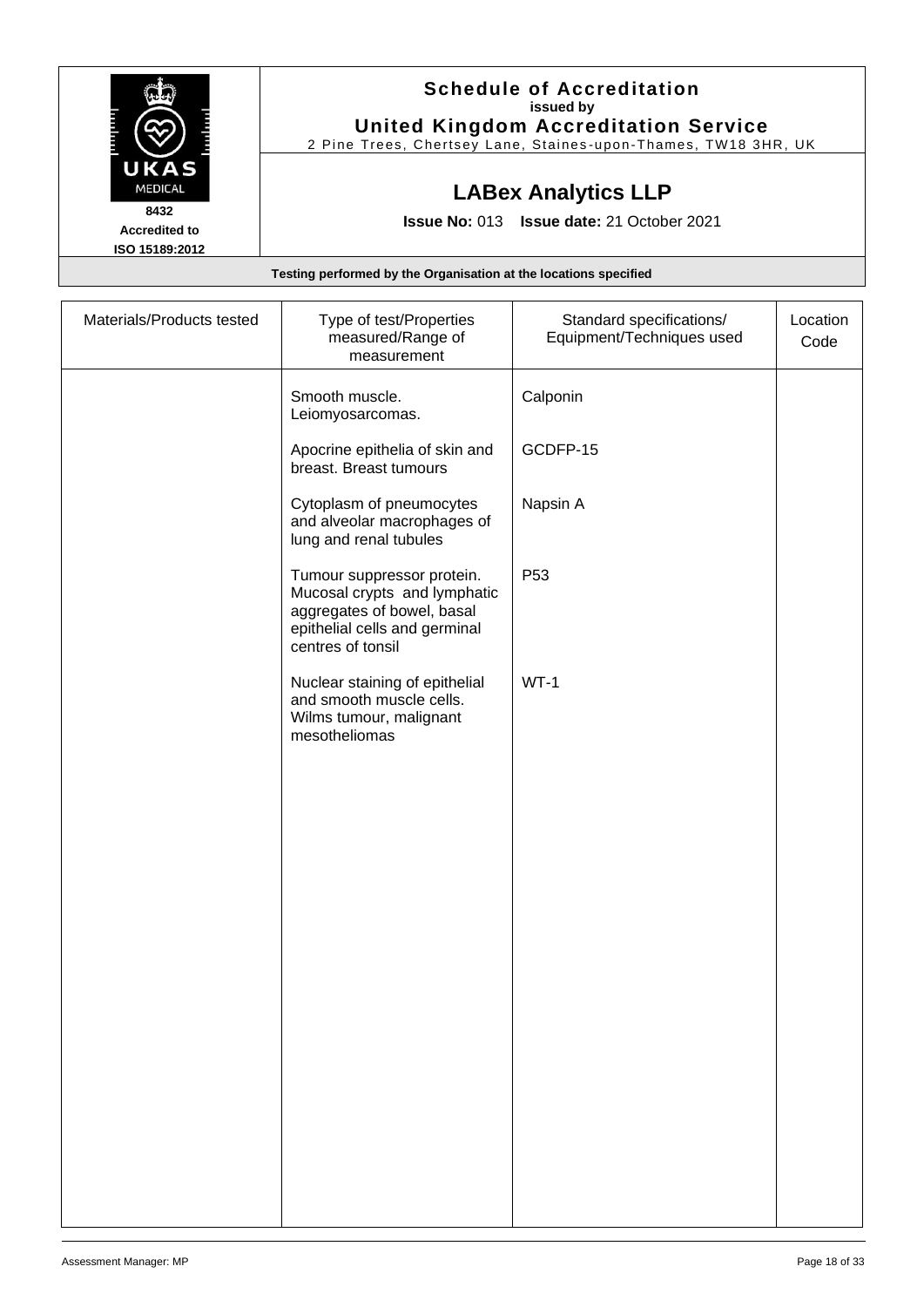|                                        | <b>Schedule of Accreditation</b>                                 |
|----------------------------------------|------------------------------------------------------------------|
|                                        | issued by                                                        |
|                                        | <b>United Kingdom Accreditation Service</b>                      |
|                                        | 2 Pine Trees, Chertsey Lane, Staines-upon-Thames, TW18 3HR, UK   |
| UKAS<br><b>MEDICAL</b>                 | <b>LABex Analytics LLP</b>                                       |
| 8432                                   |                                                                  |
| <b>Accredited to</b><br>ISO 15189:2012 | <b>Issue No: 013 Issue date: 21 October 2021</b>                 |
|                                        | Testing performed by the Organisation at the locations specified |

| Materials/Products tested                                                                                    | Type of test/Properties<br>measured/Range of<br>measurement                                                                                                         | Standard specifications/<br>Equipment/Techniques used  | Location<br>Code |
|--------------------------------------------------------------------------------------------------------------|---------------------------------------------------------------------------------------------------------------------------------------------------------------------|--------------------------------------------------------|------------------|
|                                                                                                              | Immunocytochemistry<br>Examination of tissues to<br>identify or exclude<br>morphological and cytological<br>abnormalities for the purposes<br>of diagnosis (cont'd) |                                                        |                  |
| FFPE slides (Formalin fixed<br>paraffin embedded) tissue on<br>glass slides stained on-site                  |                                                                                                                                                                     | Interpretive/diagnostic microscopy<br>SOP TDL-E-HP-020 | B                |
| FFPE slides (Formalin fixed<br>paraffin embedded) tissue on<br>glass slides stained at an<br>external source |                                                                                                                                                                     | Interpretive/diagnostic microscopy<br>SOP TDL-E-HP-020 | D                |
|                                                                                                              |                                                                                                                                                                     |                                                        |                  |
|                                                                                                              |                                                                                                                                                                     |                                                        |                  |
|                                                                                                              |                                                                                                                                                                     |                                                        |                  |
|                                                                                                              |                                                                                                                                                                     |                                                        |                  |
|                                                                                                              |                                                                                                                                                                     |                                                        |                  |
|                                                                                                              |                                                                                                                                                                     |                                                        |                  |
|                                                                                                              |                                                                                                                                                                     |                                                        |                  |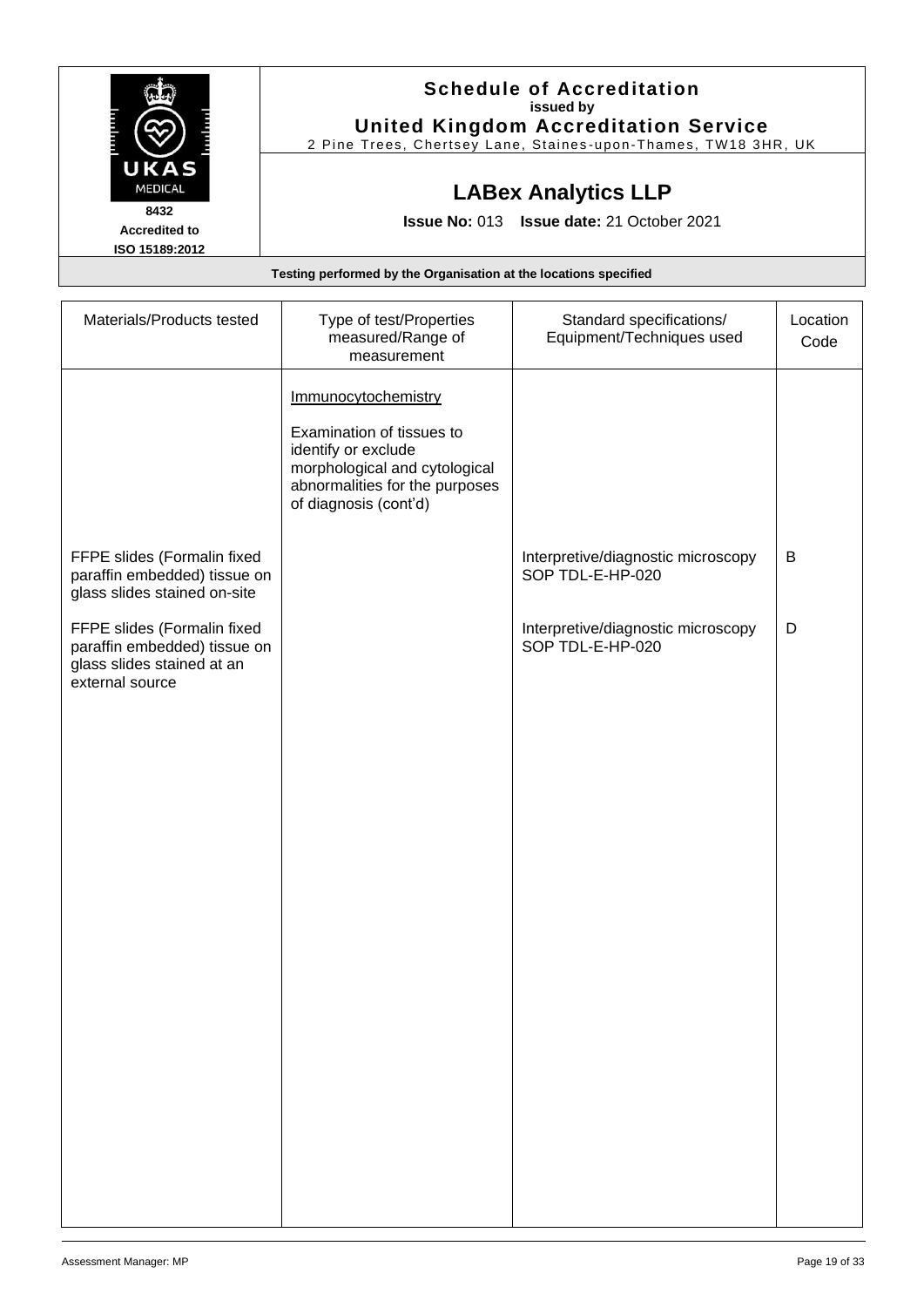|                        | <b>Schedule of Accreditation</b>                               |
|------------------------|----------------------------------------------------------------|
|                        | issued by                                                      |
|                        | <b>United Kingdom Accreditation Service</b>                    |
|                        | 2 Pine Trees, Chertsey Lane, Staines-upon-Thames, TW18 3HR, UK |
| UKAS<br><b>MEDICAL</b> | <b>LABex Analytics LLP</b>                                     |
| 8432                   |                                                                |
| <b>Accredited to</b>   | <b>Issue No: 013 Issue date: 21 October 2021</b>               |
| ISO 15189:2012         |                                                                |

| Materials/Products tested | Type of test/Properties<br>measured/Range of<br>measurement                                                                                                                                                                                                                                                                                                                                                                            | Standard specifications/<br>Equipment/Techniques used                                                          | Location<br>Code |
|---------------------------|----------------------------------------------------------------------------------------------------------------------------------------------------------------------------------------------------------------------------------------------------------------------------------------------------------------------------------------------------------------------------------------------------------------------------------------|----------------------------------------------------------------------------------------------------------------|------------------|
|                           | Haematology                                                                                                                                                                                                                                                                                                                                                                                                                            |                                                                                                                |                  |
| <b>HUMAN BODY FLUIDS</b>  | Haematology examination<br>activities for the purposes of<br>clinical diagnosis:                                                                                                                                                                                                                                                                                                                                                       | In house documented procedures<br>based on equipment manuals and<br>standard<br>methods as specified<br>below: |                  |
| <b>EDTA Blood</b>         | Full Blood Count:                                                                                                                                                                                                                                                                                                                                                                                                                      | Using Sysmex XE-5000<br><b>WSL-AH-001</b>                                                                      | A                |
|                           | White Blood Cells (WBC)<br>Red Blood Cells (RBC)<br>Haemoglobin (HGB)<br>Haematocrit (HCT)<br>Mean Cell Volume (MCV)<br>Mean Cell Haemoglobin<br>(MCH)<br>Mean Cell Haemoglobin<br>Concentration (MCHC)<br>Platelets (PLT)<br>Red Cell Distribution (RDW)<br>Neutrophils (NEUT)<br>Lymphocytes (LYMP)<br>Monocytes (MONO)<br>Eosinophils (EO)<br>Basophils (BASO)<br><b>Nucleated Red Blood Cells</b><br>(NRBC)<br>Reticulocytes (RET) | Using Sysmex XE-2100<br><b>WSL-AH-001</b><br><b>TDL-E-H-048</b>                                                | C & D            |
| <b>EDTA Blood</b>         | Blood film assessment & cell<br>differential                                                                                                                                                                                                                                                                                                                                                                                           | May-Grunwald & Giemsa stains<br>using:                                                                         |                  |
|                           |                                                                                                                                                                                                                                                                                                                                                                                                                                        | Sysmex Sp-1000i & Hematak<br>staining machines or manual hand<br>staining and microscopy                       | A & D            |
|                           |                                                                                                                                                                                                                                                                                                                                                                                                                                        | Hematek staining machine and<br>microscopy<br>TDL-E-H-053, TDL-NWLH-H-037 &<br><b>WSL-AH-052</b>               | C & D            |
| <b>EDTA Blood</b>         | <b>Erythrocyte Sedimentation</b><br>Rate                                                                                                                                                                                                                                                                                                                                                                                               | Vescube Optical Electronic method<br>SOP TDL-E-H-057                                                           | D                |
|                           |                                                                                                                                                                                                                                                                                                                                                                                                                                        | Dispette 11 Westergren method<br>SOP TDL-E-H-004                                                               | D                |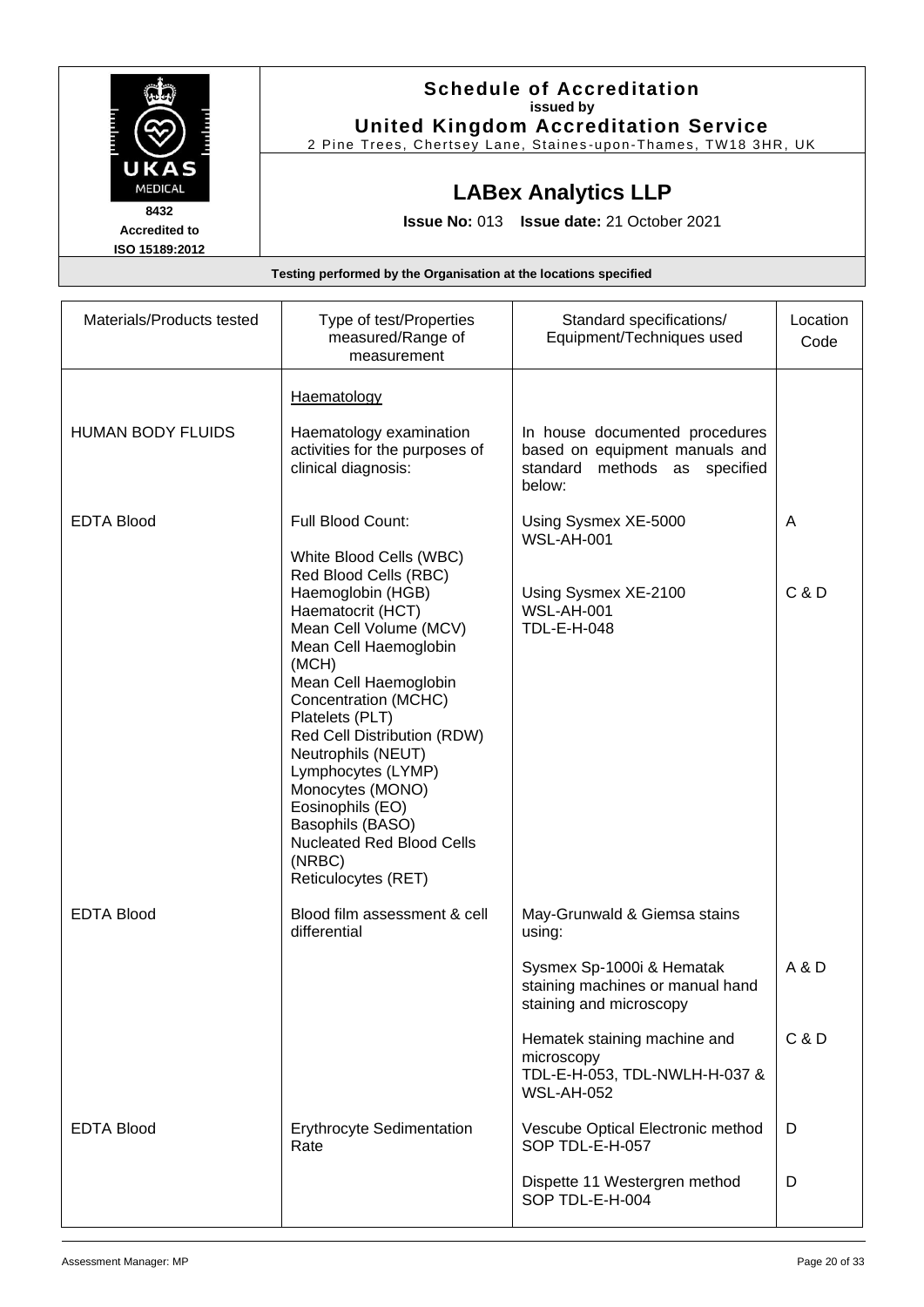|                      | <b>Schedule of Accreditation</b>                               |
|----------------------|----------------------------------------------------------------|
|                      | issued by                                                      |
|                      | <b>United Kingdom Accreditation Service</b>                    |
|                      | 2 Pine Trees, Chertsey Lane, Staines-upon-Thames, TW18 3HR, UK |
| UKAS                 |                                                                |
| <b>MEDICAL</b>       | <b>LABex Analytics LLP</b>                                     |
| 8432                 |                                                                |
| <b>Accredited to</b> | <b>Issue No: 013 Issue date: 21 October 2021</b>               |
| ISO 15189:2012       |                                                                |

| Materials/Products tested | Type of test/Properties<br>measured/Range of<br>measurement                      | Standard specifications/<br>Equipment/Techniques used                                                                                                                                   | Location<br>Code |
|---------------------------|----------------------------------------------------------------------------------|-----------------------------------------------------------------------------------------------------------------------------------------------------------------------------------------|------------------|
|                           | <b>Haematology</b>                                                               |                                                                                                                                                                                         |                  |
| <b>HUMAN BODY FLUIDS</b>  | Haematology examination<br>activities for the purposes of<br>clinical diagnosis: | In house documented procedures<br>based on equipment manuals and<br>standard methods as specified<br>below:                                                                             |                  |
| <b>EDTA Blood</b>         | Erythrocyte Sedimentation<br>Rate                                                | <b>Using Sysmex Interrliner</b><br>TDL-NWLH-H-002                                                                                                                                       | A                |
|                           |                                                                                  | <b>Using StaRRsed Autocompact</b><br>TDL-NWLH-H-044                                                                                                                                     | C                |
| <b>EDTA Blood</b>         | Detection of Infectious<br>Mononucleosis heterophile<br>antibodies               | Immunochromatography using<br>Biokit Monogen rapid antigen<br>detection cards<br>TDL-NWLH-H-006                                                                                         | A & C            |
| <b>EDTA Blood</b>         | Detection of Infectious<br>Mononucleosis heterophile<br>antibodies               | Immunochromatography using<br><b>Clearview IM Screen</b><br>SOP TDL-E-H-051                                                                                                             | D                |
| <b>EDTA Blood</b>         | P. falciparum and non P.<br>falciparum (excl knowlesi)<br>malarial antigens      | Rapid Diagnostic Testing using<br>CareStart Malaria Rapydtest.<br>pLDH/HRP2 Combo (Pan/Pf) by<br>lateral flow<br>immunochromatography SOP<br>HAE-NWP5-38 (Loc A)<br>SOP E-H-001 (Loc D) | A & D            |
| <b>EDTA Blood</b>         | Detection of intra-erythrocyte<br>parasites                                      | Giemsa pH 7 stain & light<br>microscopy<br>SOP HAE-EAL3-1                                                                                                                               | D                |
| <b>EDTA Blood</b>         | Sickle Cell Haemoglobin<br><b>Screening Test</b>                                 | Solubility test using Streck<br><b>Sickledex Solubility</b><br>SOP TDL-NWLH-H-007<br>SOP HAE-EAL3-21                                                                                    | A & D            |
|                           |                                                                                  |                                                                                                                                                                                         |                  |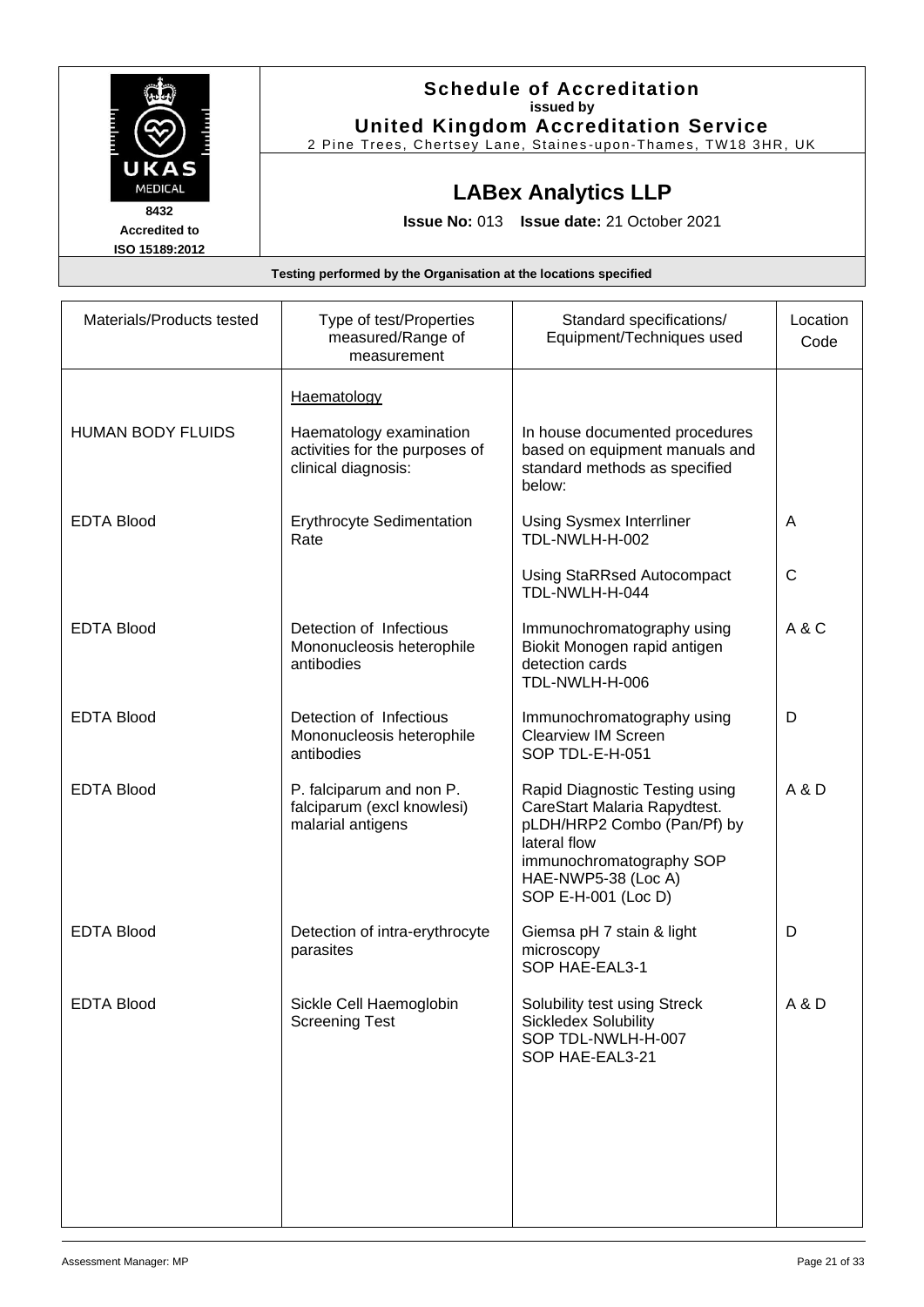|                      | <b>Schedule of Accreditation</b>                               |
|----------------------|----------------------------------------------------------------|
|                      | issued by                                                      |
|                      | <b>United Kingdom Accreditation Service</b>                    |
|                      | 2 Pine Trees, Chertsey Lane, Staines-upon-Thames, TW18 3HR, UK |
| UKAS                 |                                                                |
| <b>MEDICAL</b>       |                                                                |
|                      | <b>LABex Analytics LLP</b>                                     |
| 8432                 | Issue No: 013 Issue date: 21 October 2021                      |
| <b>Accredited to</b> |                                                                |
| ISO 15189:2012       |                                                                |

| Materials/Products tested | Type of test/Properties<br>measured/Range of<br>measurement                      | Standard specifications/<br>Equipment/Techniques used                                                         | Location<br>Code |
|---------------------------|----------------------------------------------------------------------------------|---------------------------------------------------------------------------------------------------------------|------------------|
|                           | <b>Haematology</b>                                                               |                                                                                                               |                  |
| <b>HUMAN BODY FLUIDS</b>  | Haematology examination<br>activities for the purposes of<br>clinical diagnosis: | In house documented procedures<br>based on equipment manuals and<br>standard methods as specified<br>below:   |                  |
| Bone marrow aspirate      | Bone marrow for detection of<br>microscopic cell contents and<br>structure       | Manual staining and microscopy<br>using May-Grunwald and Giemsa<br>stains<br>TDL-NWLH-H-008                   | A & D            |
|                           | Iron deposits                                                                    | Manual staining and microscopy<br>using GCC Iron stain kit<br>TDL-NWLH-H-035                                  | A                |
|                           |                                                                                  | Perls iron stain and light<br>microscopy<br><b>TDL-E-H-045</b>                                                | D                |
| <b>EDTA Blood</b>         | Quantitation of HbF, HbS &<br>HbA2                                               | Using Biorad high performance<br>liquid chromatography<br>TDL-NWLH-H-025                                      | $\mathsf C$      |
| Dried blood spot          | Sickle Cell Haemoglobin<br><b>Screening Test</b>                                 | High performance liquid<br>chromatography using VNBS<br><b>HPLC</b> system<br>TDL-MWLH-H-045                  | $\mathsf C$      |
| <b>EDTA Blood</b>         | Identification of Haemoglobin<br>variants                                        | Iso-electric focusing using Perkin<br>Elmer TDL-NWLH-H-023                                                    | $\mathsf{C}$     |
|                           |                                                                                  | Acid gel electrophoresis using<br>Helena kit<br>TDL-NWLH-H-029                                                | C                |
|                           |                                                                                  | Capillary electrophoresis using<br>Sebia Capillarys<br>TDL-NWLH-H-034                                         | $\mathsf{C}$     |
|                           |                                                                                  | Mass spectrometry using Quattro<br>Premier XE Tandem Quadropole<br><b>Mass Spectrometer</b><br>TDL-NWLH-H-028 | A                |
|                           |                                                                                  |                                                                                                               |                  |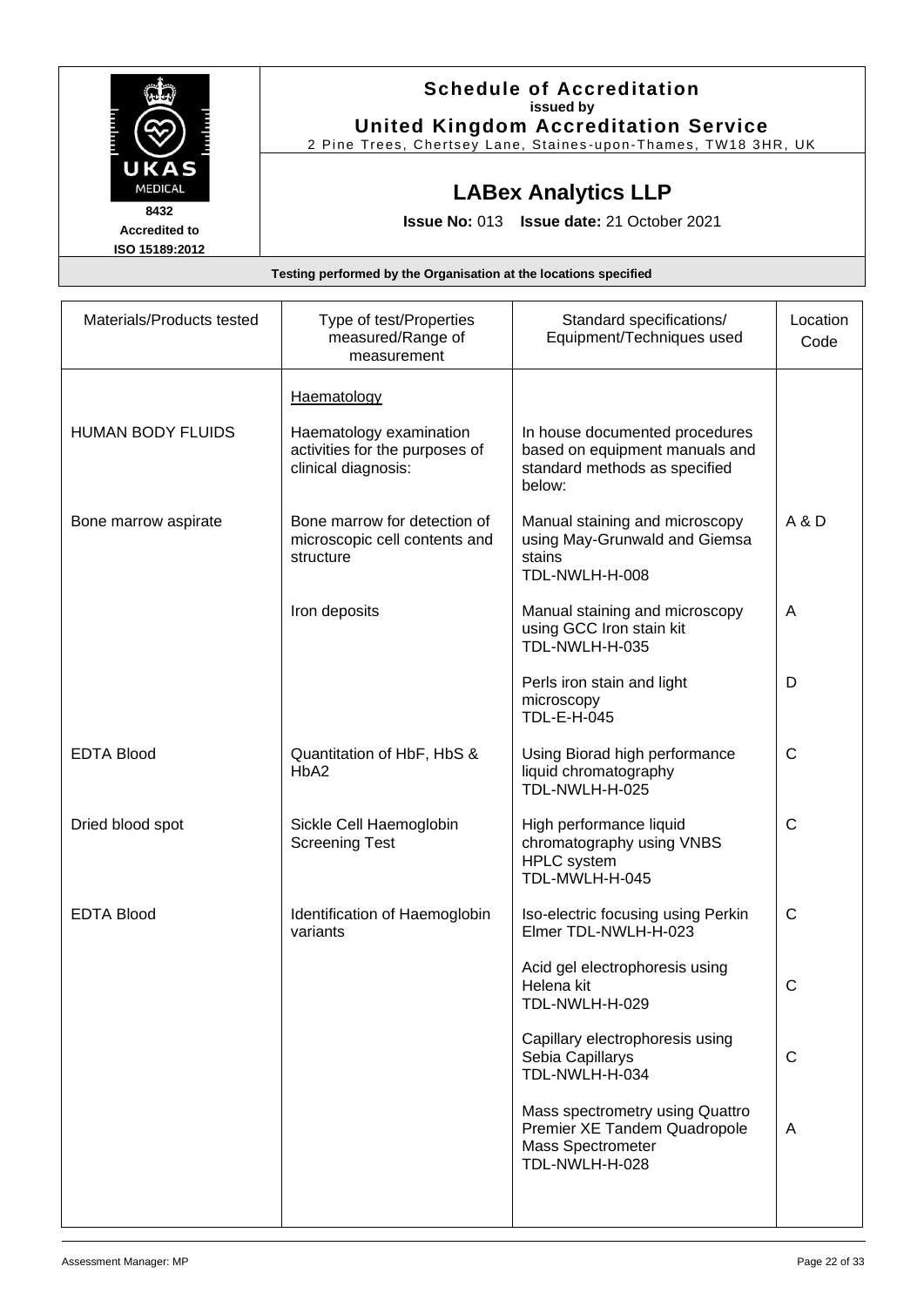| issued by<br><b>United Kingdom Accreditation Service</b>         |
|------------------------------------------------------------------|
|                                                                  |
|                                                                  |
| 2 Pine Trees, Chertsey Lane, Staines-upon-Thames, TW18 3HR, UK   |
| <b>LABex Analytics LLP</b>                                       |
|                                                                  |
| <b>Issue No: 013 Issue date: 21 October 2021</b>                 |
|                                                                  |
| Testing performed by the Organisation at the locations specified |

| Materials/Products tested | Type of test/Properties<br>measured/Range of<br>measurement                      | Standard specifications/<br>Equipment/Techniques used                                                       | Location<br>Code |
|---------------------------|----------------------------------------------------------------------------------|-------------------------------------------------------------------------------------------------------------|------------------|
| <b>HUMAN BODY FLUIDS</b>  | <b>Haematology</b>                                                               |                                                                                                             |                  |
|                           | Haematology examination<br>activities for the purposes of<br>clinical diagnosis: | In house documented procedures<br>based on equipment manuals and<br>standard methods as specified<br>helow: |                  |
| <b>EDTA Blood</b>         | G6PD quantitation                                                                | Spectrophotomtetry using Jenway<br>Spectrophotometer<br>TDL-NWLH-H-031                                      | C                |
|                           |                                                                                  | By immunochromatography using<br>Pointe Scientific kit<br>SOP TDL-NWLH-H-061                                | $\mathsf{C}$     |
| <b>EDTA Blood</b>         | G6PD screen                                                                      | By immunochromatrography using<br><b>Binax NOW G6PD</b><br>SOP TDL-NWLH-H-051                               | $\mathsf{C}$     |
| <b>Citrated blood</b>     | Coagulation                                                                      |                                                                                                             |                  |
|                           | International Normalised ratio<br>(INR)                                          | Using Sysmex CS5100<br>WSL-AH-035, WSL-AH-044 &<br>WSL-AH-047, WSL-AH-050                                   | A                |
|                           | Prothrombin time                                                                 |                                                                                                             |                  |
|                           | Fibrinogen-Clauss                                                                | Using Sysmex CS2100<br>WSL-AH-035, WSL-AH-044 &<br>WSL-AH-047, TDL-NWLH-H-020                               | $\mathsf{C}$     |
|                           | <b>Activiated Partial</b><br>Thromboplastin time                                 |                                                                                                             |                  |
|                           | D-Dimer                                                                          |                                                                                                             |                  |
| <b>Citrated blood</b>     | Prothrombin time                                                                 | Sysmex CA1500 by optical clot                                                                               | D                |
|                           | Thrombin time                                                                    | detection unless stated:<br>SOP TDL-E-H-050                                                                 |                  |
|                           | Activated partial<br>thromboplastin time (APTT)                                  | By calculation                                                                                              |                  |
|                           | Fibrinogen                                                                       | Immunoturbidimetry                                                                                          |                  |
|                           | <b>APTT</b> ratio                                                                |                                                                                                             |                  |
|                           | D-Dimer                                                                          |                                                                                                             |                  |
|                           | <b>International Normalised Ratio</b>                                            |                                                                                                             |                  |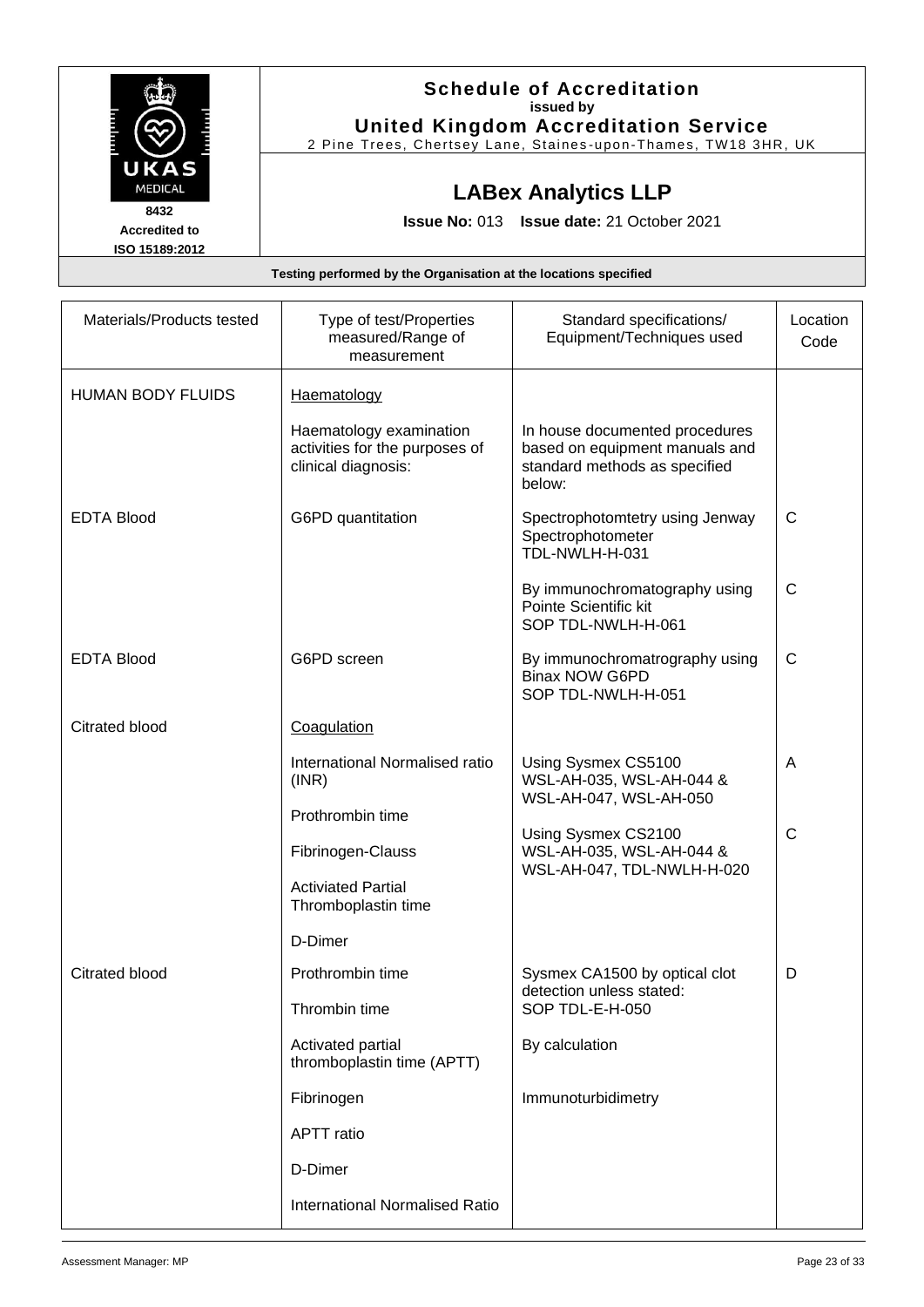|                      | <b>Schedule of Accreditation</b>                               |
|----------------------|----------------------------------------------------------------|
|                      | issued by                                                      |
|                      | <b>United Kingdom Accreditation Service</b>                    |
|                      | 2 Pine Trees, Chertsey Lane, Staines-upon-Thames, TW18 3HR, UK |
| UKAS                 |                                                                |
| <b>MEDICAL</b>       | <b>LABex Analytics LLP</b>                                     |
| 8432                 |                                                                |
| <b>Accredited to</b> | <b>Issue No: 013 Issue date: 21 October 2021</b>               |
| ISO 15189:2012       |                                                                |

| Materials/Products tested | Type of test/Properties<br>measured/Range of<br>measurement                                                   | Standard specifications/<br>Equipment/Techniques used                                                                                      | Location<br>Code |
|---------------------------|---------------------------------------------------------------------------------------------------------------|--------------------------------------------------------------------------------------------------------------------------------------------|------------------|
| <b>HUMAN BODY FLUIDS</b>  | <b>Blood Transfusion</b><br>General examination activities<br>for the purposes of clinical<br>diagnosis:      | In house documented procedures<br>in conjunction with equipment<br>manuals and standard methods as<br>specified below:                     |                  |
| <b>EDTA Blood</b>         | Blood group:<br>A RhD Positive<br>A RhD Negative<br><b>B RhD Positive</b>                                     | Using Grifols Eflexis analyser and<br>Gel-based microtyping system and<br>reagents (automated)<br>BTF-EAL3-1                               | A & D            |
|                           | <b>B RhD Negative</b><br><b>AB RhD Positive</b><br><b>AB RhD Negative</b><br>O RhD Positive<br>O RhD Negative | Using Grifols Wadiana analyser<br>and Gel-based microtyping system<br>and reagents (automated)<br>BTF-EAL3-10                              | C & D            |
|                           |                                                                                                               | <b>Using Grifols Gel-based</b><br>microtyping system and reagents<br>(manual)<br>BTF-EAL3-25                                               | A, C & D         |
| <b>EDTA Blood</b>         | Antibody detection and<br>identification<br>Rh: D,C,E,c,e,Cw<br>Kell: K,k, Kpa, Kpb                           | Using Grifols Eflexis analyser, Gel-<br>based microtyping system,<br>screening & panel cells and<br>NHSBT panels (automated)<br>BTF-EAL3-1 | A & D            |
|                           | Duffy: Fya, Fyb<br>Kidd: Jka, Jkb<br>Lewis: Lea, Leb<br>P: P1<br>MNS: M,N,S,s<br>Lutheran: Lua, Lub           | Using Grifols Wadiana analyser,<br>Gel-based microtyping system,<br>screening & panel cells<br>(automated)<br>BTF-EAL3-10                  | C & D            |
|                           |                                                                                                               | Using Grifols Gel-based<br>microtyping system and reagents<br>(manual)<br>BTF-EAL3-25                                                      | A, C & D         |
| <b>EDTA Blood</b>         | Compatibility testing of patient's<br>plasma with donor cells                                                 | <b>Using Grifols Gel-based</b><br>microtyping system and Indirect<br>Antiglobulin test (manual)<br>BTF-EAL3-58                             | A, C & D         |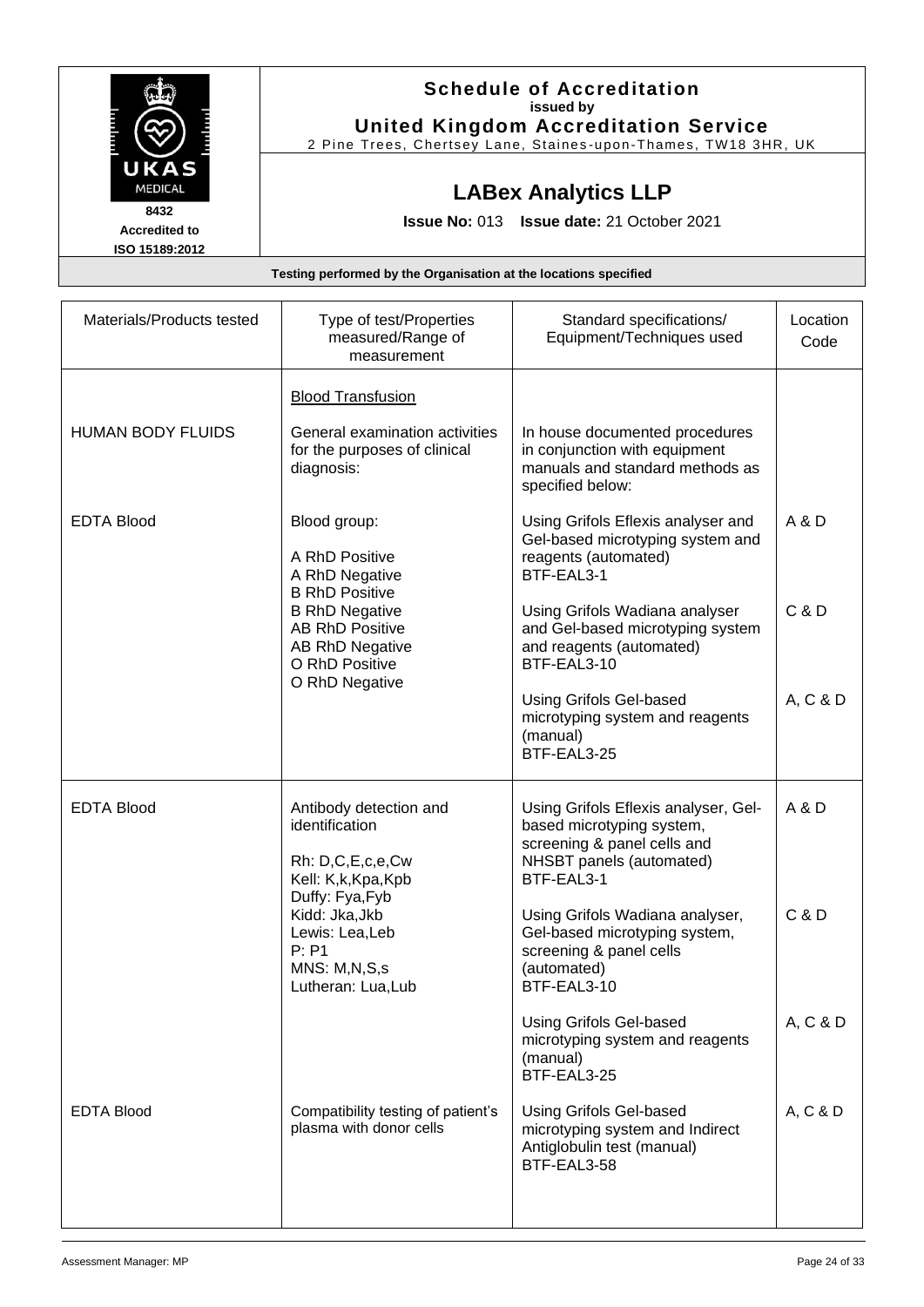|                      | <b>Schedule of Accreditation</b>                               |
|----------------------|----------------------------------------------------------------|
|                      | issued by                                                      |
|                      | <b>United Kingdom Accreditation Service</b>                    |
|                      | 2 Pine Trees, Chertsey Lane, Staines-upon-Thames, TW18 3HR, UK |
| UKAS                 |                                                                |
| <b>MEDICAL</b>       | <b>LABex Analytics LLP</b>                                     |
| 8432                 |                                                                |
| <b>Accredited to</b> | <b>Issue No: 013 Issue date: 21 October 2021</b>               |
| ISO 15189:2012       |                                                                |

| Materials/Products tested | Type of test/Properties<br>measured/Range of<br>measurement                  | Standard specifications/<br>Equipment/Techniques used                                                                      | Location<br>Code |
|---------------------------|------------------------------------------------------------------------------|----------------------------------------------------------------------------------------------------------------------------|------------------|
|                           | <b>Blood Transfusion</b>                                                     |                                                                                                                            |                  |
| <b>HUMAN BODY FLUIDS</b>  | General examination activities<br>for the purposes of clinical<br>diagnosis: | In house documented procedures<br>in conjunction with equipment<br>manuals and standard methods as<br>specified below:     |                  |
| <b>EDTA Blood</b>         | Direct Antiglobulin test<br>(automated)<br>Direct Antiglobulin test (manual) | Using Grifols Eflexis analyser and<br>Gel-based microtyping system<br>(automated)<br>BTF-EAL3-24                           | A & D            |
|                           |                                                                              | Using Grifols Wadiana analyser,<br>Gel-based microtyping system,<br>screening & panel cells<br>(automated)<br>BTF-EAL3-24  | C & D            |
|                           |                                                                              | <b>Using Grifols Gel-based</b><br>microtyping system (manual)<br>BTF-EAL3-24                                               | A, C & D         |
| <b>EDTA Blood</b>         | Antigen Phenotyping:<br>Rh: C,E,c,e, Cw<br>Kell: K                           | Using Grifols Eflexis analyser and<br>Gel-based microtyping system<br>(automated)<br>BTF-EAL3-26                           | A & D            |
|                           |                                                                              | Using Grifols Wadiana analyser,<br>Gel-based microtyping system,<br>screening & panel cells<br>(automated)<br>BTF-EAL3-26  | C & D            |
|                           |                                                                              | <b>Using Grifols Gel-based</b><br>microtyping system (manual)<br>BTF-EAL3-26                                               | A, C & D         |
| <b>EDTA Blood</b>         | Measurement of Foetal Rbc in<br>maternal blood for FMH<br>determination      | By modified Kleihauer-Betke test<br>using Source Bioscience Fetal Red<br>Cell Detection kit and Fixol<br><b>TDL-BT-077</b> | $\mathsf{A}$     |
|                           |                                                                              |                                                                                                                            |                  |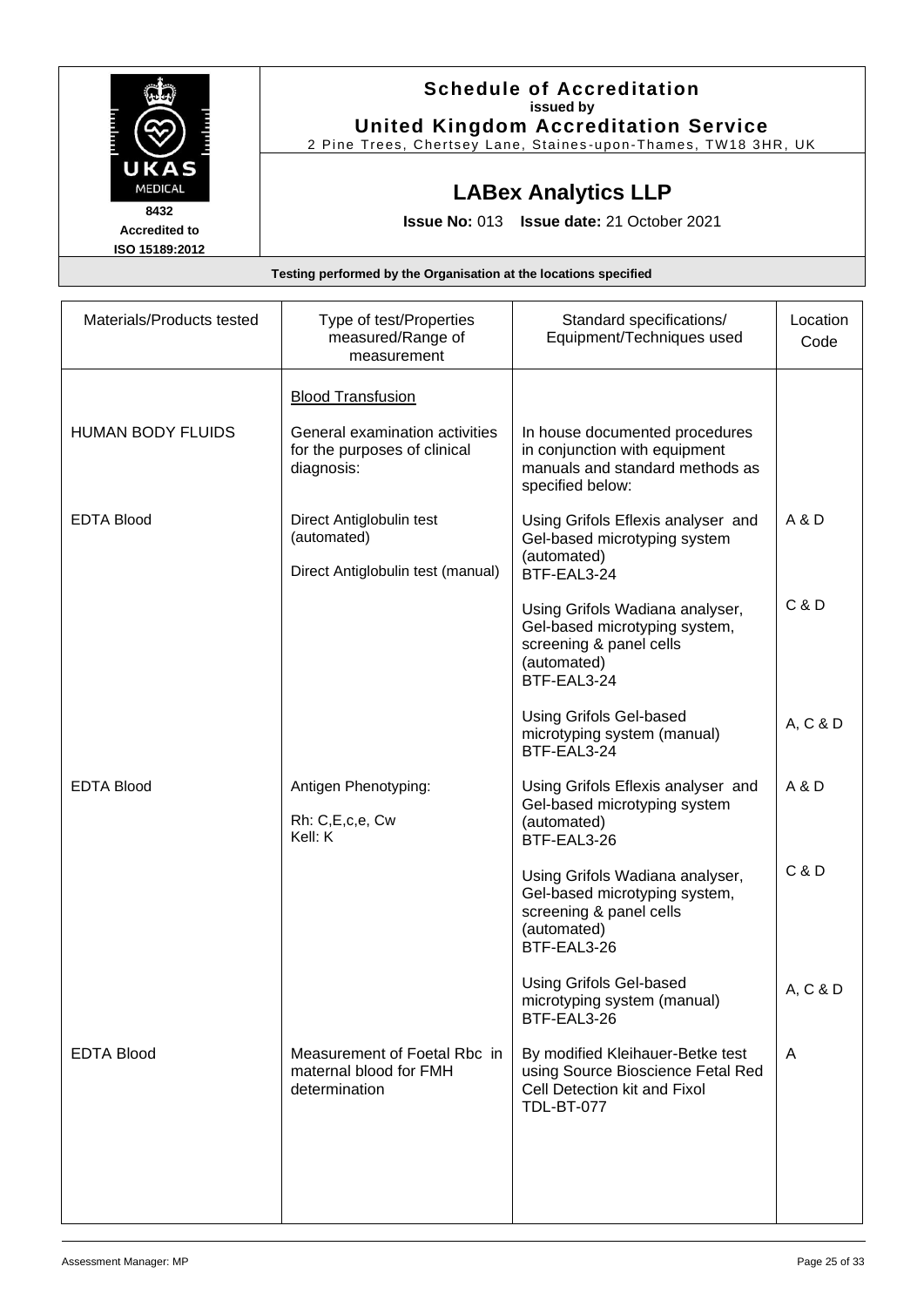| <b>Schedule of Accreditation</b>                               |
|----------------------------------------------------------------|
| issued by                                                      |
| <b>United Kingdom Accreditation Service</b>                    |
| 2 Pine Trees, Chertsey Lane, Staines-upon-Thames, TW18 3HR, UK |
|                                                                |
| <b>LABex Analytics LLP</b>                                     |
|                                                                |
| <b>Issue No: 013 Issue date: 21 October 2021</b>               |
|                                                                |
|                                                                |

| Materials/Products tested       | Type of test/Properties<br>measured/Range of<br>measurement                                            | Standard specifications/<br>Equipment/Techniques used                                                                                                                   | Location<br>Code |
|---------------------------------|--------------------------------------------------------------------------------------------------------|-------------------------------------------------------------------------------------------------------------------------------------------------------------------------|------------------|
|                                 | <b>General Biochemistry</b>                                                                            |                                                                                                                                                                         |                  |
| <b>HUMAN BODY FLUIDS</b>        | Biochemical examination<br>activities for the purposes of<br>clinical diagnosis.<br>Quantification of: | In house documented procedures<br>based on equipment manuals and<br>standard methods as specified<br>below:                                                             |                  |
| Serum / plasma unless<br>stated |                                                                                                        | Using Roche Cobas 8000 (Location<br>A) and 6000 (Locations C & D) with<br>reference to the following<br>measurement principles:<br>WSL-AB-COB-006 & TDL-NWLH-<br>CB-043 |                  |
| Serum / plasma                  | Albumin                                                                                                | by photometry                                                                                                                                                           | A, C & D         |
| Urine only                      | Tina-quant Albumin                                                                                     | by imunoturbidimetry                                                                                                                                                    | D                |
|                                 | Alanine transaminase                                                                                   | by photometry                                                                                                                                                           | A, C & D         |
| Urine also                      | Alkaline phosphatase                                                                                   | by photometry                                                                                                                                                           | A, C & D         |
|                                 | Alpha fetoprotein                                                                                      | by immunoassay                                                                                                                                                          | A&C              |
|                                 | Amikacin                                                                                               | by immunoassay                                                                                                                                                          | A, C & D         |
|                                 | Ammonia                                                                                                | by photometry                                                                                                                                                           | A, C & D         |
| Serum / plasma                  | Amylase                                                                                                | by photometry                                                                                                                                                           | A, C & D         |
|                                 | Aspartate aminotransferase                                                                             | by photometry                                                                                                                                                           | A & D            |
|                                 | Bicarbonate                                                                                            | by photometry                                                                                                                                                           | A & C            |
|                                 | Bilirubin (total)                                                                                      | by photometry                                                                                                                                                           | A, C & D         |
| Serum / plasma                  | Ca125                                                                                                  | by immunoassay                                                                                                                                                          | A                |
| Serum / plasma, urine           | Calcium                                                                                                | by photometry                                                                                                                                                           | A&D              |
| Serum / plasma                  | Calcium                                                                                                | by photometry                                                                                                                                                           | C                |
| Serum / plasma                  | Carbamazepine                                                                                          | by photometry                                                                                                                                                           | A & D            |
|                                 |                                                                                                        |                                                                                                                                                                         |                  |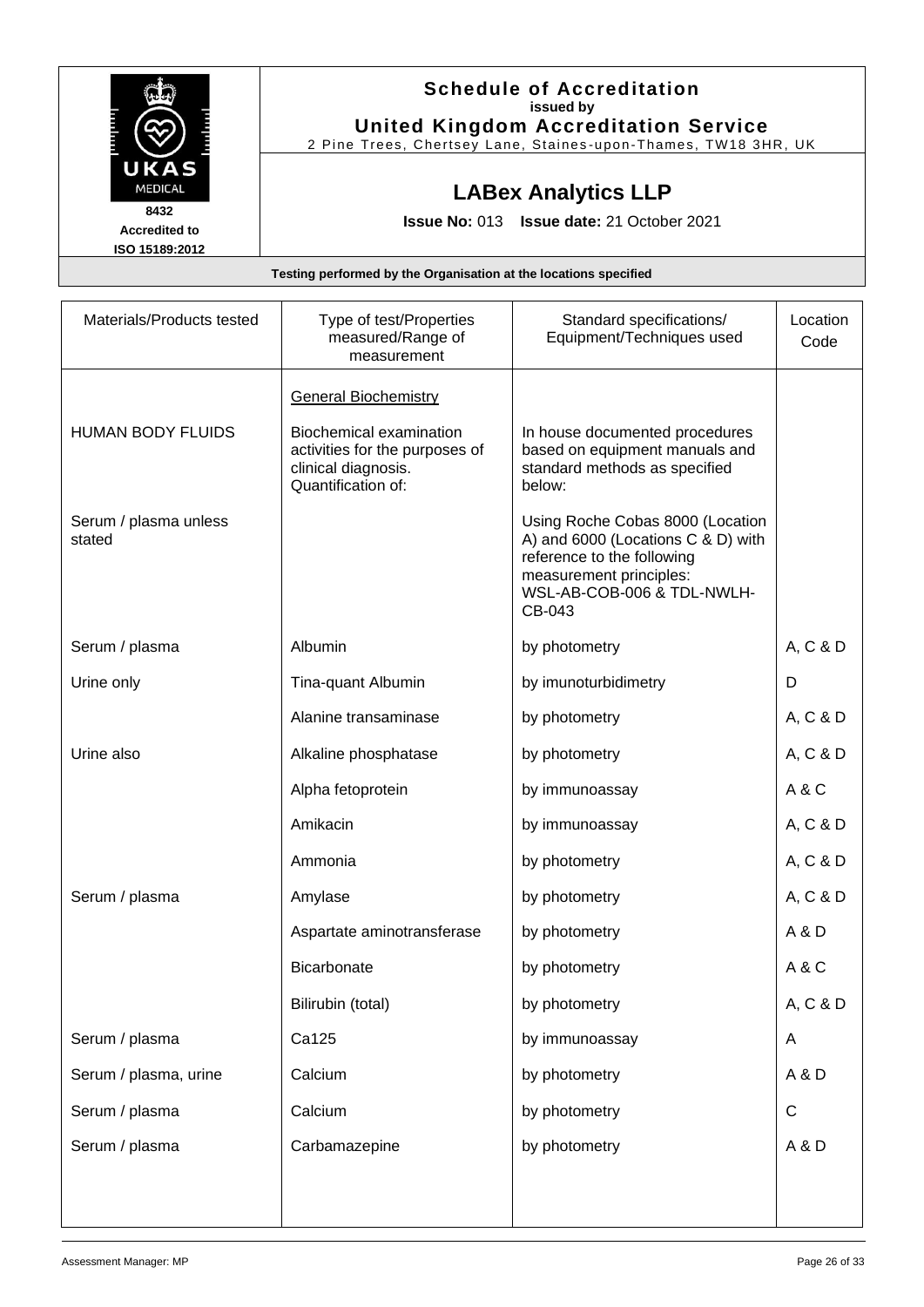|                                                | <b>Schedule of Accreditation</b><br>issued by<br><b>United Kingdom Accreditation Service</b> |
|------------------------------------------------|----------------------------------------------------------------------------------------------|
| UKAS<br><b>MEDICAL</b>                         | 2 Pine Trees, Chertsey Lane, Staines-upon-Thames, TW18 3HR, UK<br><b>LABex Analytics LLP</b> |
| 8432<br><b>Accredited to</b><br>ISO 15189:2012 | <b>Issue No: 013 Issue date: 21 October 2021</b>                                             |
|                                                | Testing performed by the Organisation at the locations specified                             |

| Materials/Products tested       | Type of test/Properties<br>measured/Range of<br>measurement                                                   | Standard specifications/<br>Equipment/Techniques used                                                                                                                    | Location<br>Code |
|---------------------------------|---------------------------------------------------------------------------------------------------------------|--------------------------------------------------------------------------------------------------------------------------------------------------------------------------|------------------|
| <b>HUMAN BODY FLUIDS</b>        | <b>General Biochemistry</b>                                                                                   |                                                                                                                                                                          |                  |
|                                 | <b>Biochemical examination</b><br>activities for the purposes of<br>clinical diagnosis.<br>Quantification of: | In house documented procedures<br>based on equipment manuals and<br>standard methods as specified<br>below:                                                              |                  |
| Serum / plasma unless<br>stated |                                                                                                               | Uusing Roche Cobas 8000<br>(Location A) and 6000 (Locations C<br>& D) with reference to the following<br>measurement principles:<br>WSL-AB-COB-006 & TDL-NWLH-<br>CB-043 |                  |
|                                 | Carcinoembryonic antigen                                                                                      | by immunoassay                                                                                                                                                           | A                |
|                                 | Chloride                                                                                                      | by ion sensitive electrode                                                                                                                                               | A & D            |
|                                 | Cholesterol                                                                                                   | by photometry                                                                                                                                                            | A, C & D         |
| Urine only                      | Cholesterol                                                                                                   | by photometry                                                                                                                                                            | D                |
|                                 | Complement C3                                                                                                 | by turbidimetry                                                                                                                                                          |                  |
|                                 | Complement C4                                                                                                 | by turbidimetry                                                                                                                                                          |                  |
| Urine also                      | Creatinine (jaffe method)                                                                                     | by photometry                                                                                                                                                            | A, C & D         |
| Serum / plasma                  | Conjugated Bilirubin                                                                                          | by photometry                                                                                                                                                            | A & D            |
|                                 | Cortisol                                                                                                      | by immunoassay                                                                                                                                                           | A & D            |
|                                 | CO <sub>2</sub>                                                                                               | by immunoassay                                                                                                                                                           | D                |
|                                 | C-reactive protein                                                                                            | by turbidimetry                                                                                                                                                          | A & D            |
|                                 | Creatinine (enzymatic method)                                                                                 | by photometry                                                                                                                                                            | A, C & D         |
|                                 | Creatinine kinase                                                                                             | by photometry                                                                                                                                                            | A, C & D         |
|                                 | Digoxin                                                                                                       | by immunoassay                                                                                                                                                           | A & D            |
| Plasma                          | Ethanol                                                                                                       | by spectrophotometry                                                                                                                                                     | A & D            |
|                                 |                                                                                                               |                                                                                                                                                                          |                  |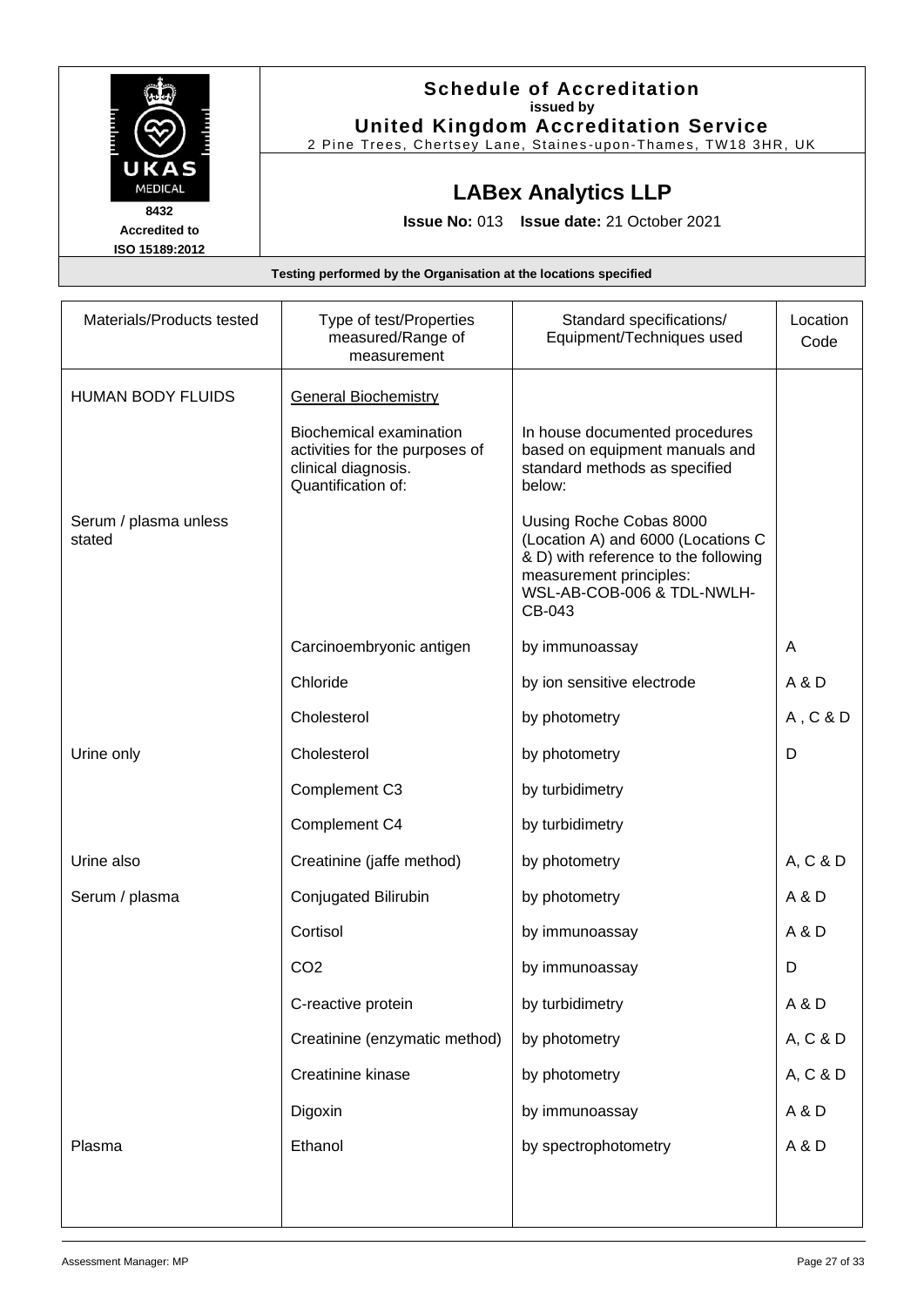|                        | <b>Schedule of Accreditation</b>                                 |  |  |
|------------------------|------------------------------------------------------------------|--|--|
|                        | issued by                                                        |  |  |
|                        | <b>United Kingdom Accreditation Service</b>                      |  |  |
|                        | 2 Pine Trees, Chertsey Lane, Staines-upon-Thames, TW18 3HR, UK   |  |  |
| UKAS<br><b>MEDICAL</b> |                                                                  |  |  |
|                        | <b>LABex Analytics LLP</b>                                       |  |  |
| 8432                   | <b>Issue No: 013 Issue date: 21 October 2021</b>                 |  |  |
| <b>Accredited to</b>   |                                                                  |  |  |
| ISO 15189:2012         |                                                                  |  |  |
|                        | Testing performed by the Organisation at the locations specified |  |  |

| Materials/Products tested | Type of test/Properties<br>measured/Range of<br>measurement                                                   | Standard specifications/<br>Equipment/Techniques used                                                                                                                   | Location<br>Code |
|---------------------------|---------------------------------------------------------------------------------------------------------------|-------------------------------------------------------------------------------------------------------------------------------------------------------------------------|------------------|
|                           | <b>General Biochemistry</b>                                                                                   |                                                                                                                                                                         |                  |
| <b>HUMAN BODY FLUIDS</b>  | <b>Biochemical examination</b><br>activities for the purposes of<br>clinical diagnosis.<br>Quantification of: | In house documented procedures<br>based on equipment manuals and<br>standard methods as specified<br>below:                                                             |                  |
|                           |                                                                                                               | Using Roche Cobas 8000 (Location<br>A) and 6000 (Locations C & D) with<br>reference to the following<br>measurement principles:<br>WSL-AB-COB-006 & TDL-NWLH-<br>CB-043 |                  |
|                           | Ferritin                                                                                                      | by immunoassay                                                                                                                                                          | A, C & D         |
|                           | Free Triiodothyronine                                                                                         | by immunoassay                                                                                                                                                          | A & C            |
|                           | Free Thyroxine (FT) 3 & 4                                                                                     | by immunoassay                                                                                                                                                          | A, C & D         |
|                           | Folate                                                                                                        | by immunoassay                                                                                                                                                          | A & D            |
|                           | Follicle stimulating hormone                                                                                  | by immunoassay                                                                                                                                                          | A & D            |
| Serum / plasma            | Fructosamine                                                                                                  | by photometry                                                                                                                                                           | A                |
|                           | Gamma glutamyl transferase                                                                                    | by photometry                                                                                                                                                           | A & D            |
|                           | Gentamicin                                                                                                    | by immunoassay                                                                                                                                                          | A & D            |
| CSF also                  | Glucose                                                                                                       | by photometry                                                                                                                                                           | A, C & D         |
|                           | <b>HDL-Cholesterol</b>                                                                                        | by photometry                                                                                                                                                           | A, C & D         |
|                           | Human chorionic<br>gonadotrophin                                                                              | by immunoassay                                                                                                                                                          | A, C & D         |
|                           | Iron                                                                                                          | by spectrophotometry                                                                                                                                                    | A & D            |
|                           | Immunoglobulins A, G, M                                                                                       | by immunoturbidimetry                                                                                                                                                   | A                |
| Plasma & CSF              | Lactate                                                                                                       | by photometry                                                                                                                                                           | A, C & D         |
|                           | Lactate dehydrogenase                                                                                         | by photometry                                                                                                                                                           | A, C & D         |
| Serum / plasma            | Lithium                                                                                                       | by photometry                                                                                                                                                           | A & D            |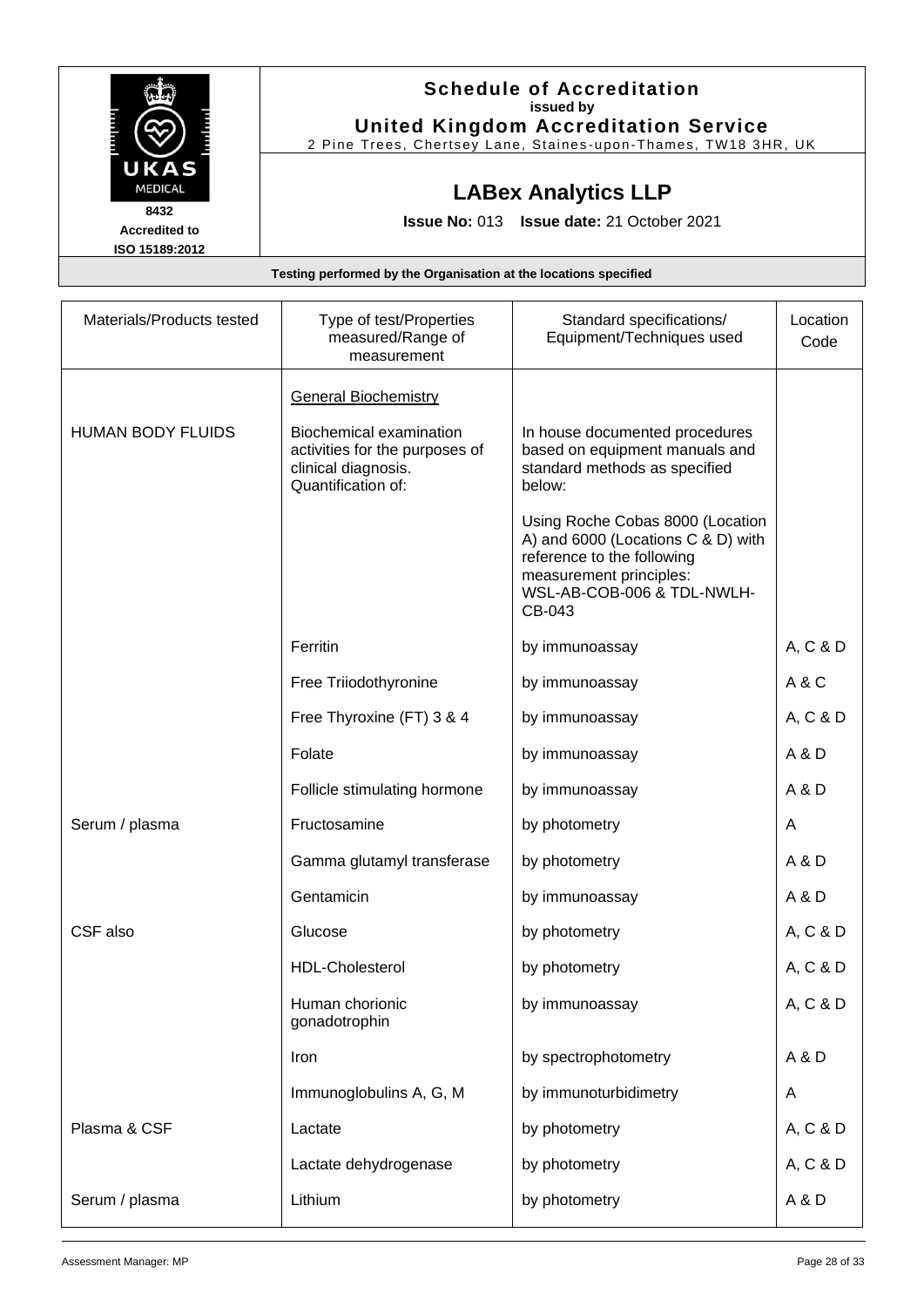|                                                                  | <b>Schedule of Accreditation</b><br>issued by<br><b>United Kingdom Accreditation Service</b><br>2 Pine Trees, Chertsey Lane, Staines-upon-Thames, TW18 3HR, UK |  |
|------------------------------------------------------------------|----------------------------------------------------------------------------------------------------------------------------------------------------------------|--|
| UKAS<br><b>MEDICAL</b>                                           | <b>LABex Analytics LLP</b>                                                                                                                                     |  |
| 8432<br><b>Accredited to</b><br>ISO 15189:2012                   | <b>Issue No: 013 Issue date: 21 October 2021</b>                                                                                                               |  |
| Testing performed by the Organisation at the locations specified |                                                                                                                                                                |  |

| Materials/Products tested | Type of test/Properties<br>measured/Range of<br>measurement                                            | Standard specifications/<br>Equipment/Techniques used                                                                                                                   | Location<br>Code |
|---------------------------|--------------------------------------------------------------------------------------------------------|-------------------------------------------------------------------------------------------------------------------------------------------------------------------------|------------------|
|                           | <b>General Biochemistry</b>                                                                            |                                                                                                                                                                         |                  |
| <b>HUMAN BODY FLUIDS</b>  | Biochemical examination<br>activities for the purposes of<br>clinical diagnosis.<br>Quantification of: | In house documented procedures<br>based on equipment manuals and<br>standard methods as specified<br>below:                                                             |                  |
|                           |                                                                                                        | Using Roche Cobas 8000 (Location<br>A) and 6000 (Locations C & D) with<br>reference to the following<br>measurement principles:<br>WSL-AB-COB-006 & TDL-NWLH-<br>CB-043 |                  |
|                           | Luteinizing hormone                                                                                    | by immunoassay                                                                                                                                                          | A                |
|                           | Magnesium                                                                                              | by photometry                                                                                                                                                           | A, C & D         |
| Urine only                | Magnesium                                                                                              | by photometry                                                                                                                                                           | D                |
| Urine                     | Microalbumin                                                                                           | by photometry                                                                                                                                                           | A                |
|                           | NT Pro-Brain natriuretic<br>peptide                                                                    | by immunoassay                                                                                                                                                          | A                |
|                           | Oestradiol                                                                                             | by immunoassay                                                                                                                                                          | A & D            |
|                           | Parathyroid hormone                                                                                    | by immunoassay                                                                                                                                                          | A, C & D         |
|                           | Paracetamol                                                                                            | by photometry                                                                                                                                                           | A & D            |
|                           | Phenytoin                                                                                              | by photometry                                                                                                                                                           | A & D            |
| Urine also                | Phosphate                                                                                              | by photometry                                                                                                                                                           | A, C & D         |
|                           | Potassium                                                                                              | by ion sensitive electrode                                                                                                                                              | A, C & D         |
|                           | Progesterone                                                                                           | by immunoassay                                                                                                                                                          | A&D              |
|                           | Procalcitonin                                                                                          | by immunoassay                                                                                                                                                          | A & D            |
|                           | Prolactin                                                                                              | by immunoassay                                                                                                                                                          | A                |
|                           | Prostate specific antigen                                                                              | by immunoassay                                                                                                                                                          | A                |
| Urine & CSF also          | Protein (total)                                                                                        | by photometry                                                                                                                                                           | A, C & D         |
| Serum / plasma            | Rheumatoid factor                                                                                      | by immunturbidimetry                                                                                                                                                    | A                |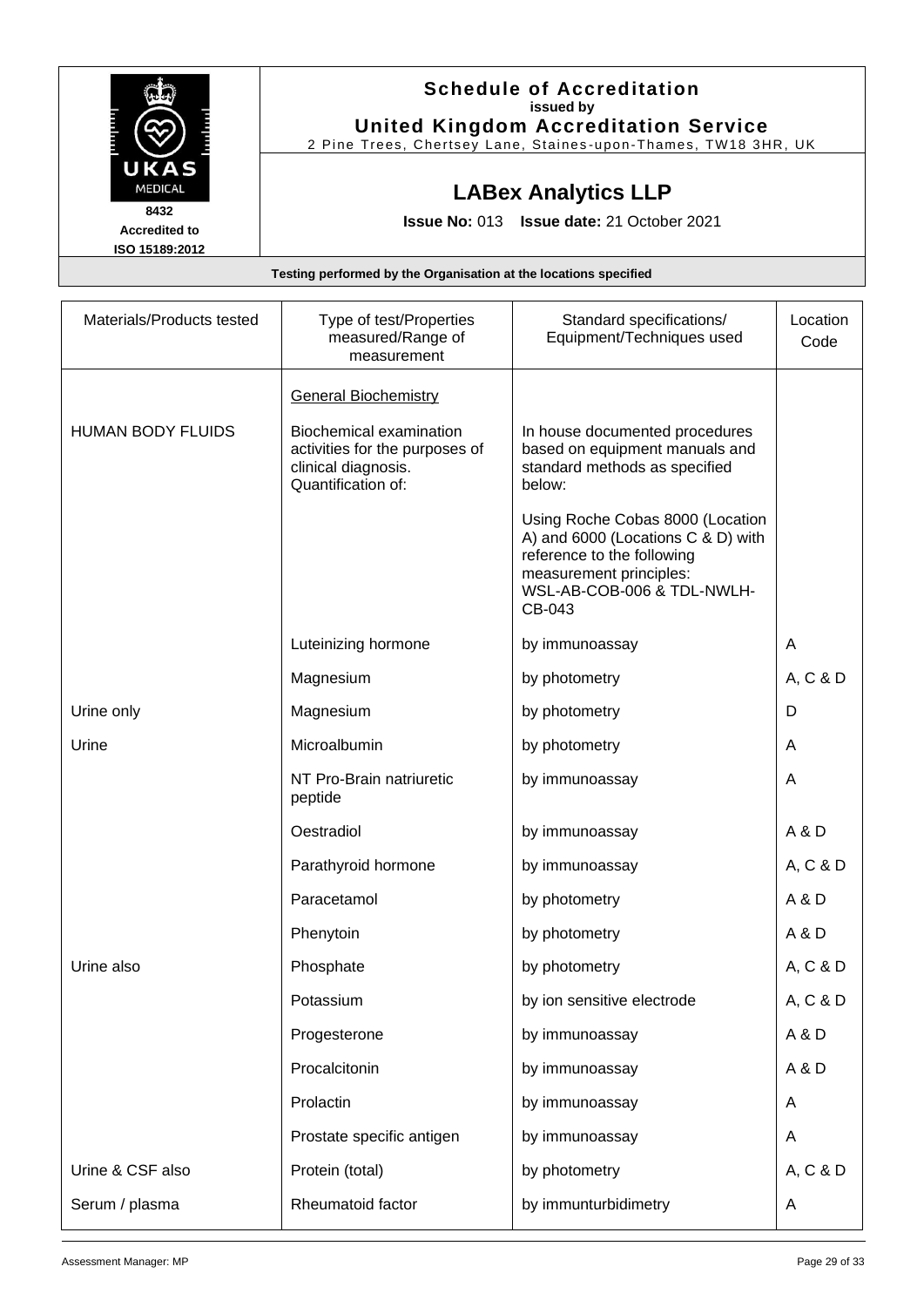|                        | <b>Schedule of Accreditation</b>                                 |  |  |
|------------------------|------------------------------------------------------------------|--|--|
|                        | issued by                                                        |  |  |
|                        | <b>United Kingdom Accreditation Service</b>                      |  |  |
|                        | 2 Pine Trees, Chertsey Lane, Staines-upon-Thames, TW18 3HR, UK   |  |  |
| UKAS<br><b>MEDICAL</b> |                                                                  |  |  |
|                        | <b>LABex Analytics LLP</b>                                       |  |  |
| 8432                   | <b>Issue No: 013 Issue date: 21 October 2021</b>                 |  |  |
| <b>Accredited to</b>   |                                                                  |  |  |
| ISO 15189:2012         |                                                                  |  |  |
|                        | Testing performed by the Organisation at the locations specified |  |  |

| Materials/Products tested | Type of test/Properties<br>measured/Range of<br>measurement                                                   | Standard specifications/<br>Equipment/Techniques used                                                                                                                   | Location<br>Code |
|---------------------------|---------------------------------------------------------------------------------------------------------------|-------------------------------------------------------------------------------------------------------------------------------------------------------------------------|------------------|
|                           | <b>General Biochemistry</b>                                                                                   |                                                                                                                                                                         |                  |
| <b>HUMAN BODY FLUIDS</b>  | <b>Biochemical examination</b><br>activities for the purposes of<br>clinical diagnosis.<br>Quantification of: | In house documented procedures<br>based on equipment manuals and<br>standard methods as specified<br>below:                                                             |                  |
|                           |                                                                                                               | Using Roche Cobas 8000 (Location<br>A) and 6000 (Locations C & D) with<br>reference to the following<br>measurement principles:<br>WSL-AB-COB-006 & TDL-NWLH-<br>CB-043 |                  |
|                           | Salicylate                                                                                                    | by photometry                                                                                                                                                           | A & D            |
| Urine also                | Sodium                                                                                                        | by ion sensitive electrode                                                                                                                                              | A, C & D         |
|                           | Sex hormone binding globulin                                                                                  | by immunoassay                                                                                                                                                          | A                |
|                           | Theophylline                                                                                                  | by photometry                                                                                                                                                           | A & D            |
|                           | Triglycerides                                                                                                 | by photometry                                                                                                                                                           | A&C              |
| Urine only                | Triglycerides                                                                                                 | by photometry                                                                                                                                                           | D                |
|                           | Thyroid stimulating hormone                                                                                   | by immunoassay                                                                                                                                                          | A, C & D         |
|                           | Transferrin                                                                                                   | by immunoturbidimetry                                                                                                                                                   | A                |
|                           | hs Troponin T                                                                                                 | by immunoassay                                                                                                                                                          | A, C & D         |
| Urine only                | Urate                                                                                                         | by photometry                                                                                                                                                           | A                |
|                           | Urate                                                                                                         | by photometry                                                                                                                                                           | A&D              |
|                           | Urea                                                                                                          | by photometry                                                                                                                                                           | A, C & D         |
|                           | Vancomycin                                                                                                    | by immunoassay                                                                                                                                                          | A&D              |
|                           | Valproate                                                                                                     | by photometry                                                                                                                                                           | A&D              |
|                           | Vitamin B12                                                                                                   | by immunoassay                                                                                                                                                          | A, C & D         |
|                           |                                                                                                               |                                                                                                                                                                         |                  |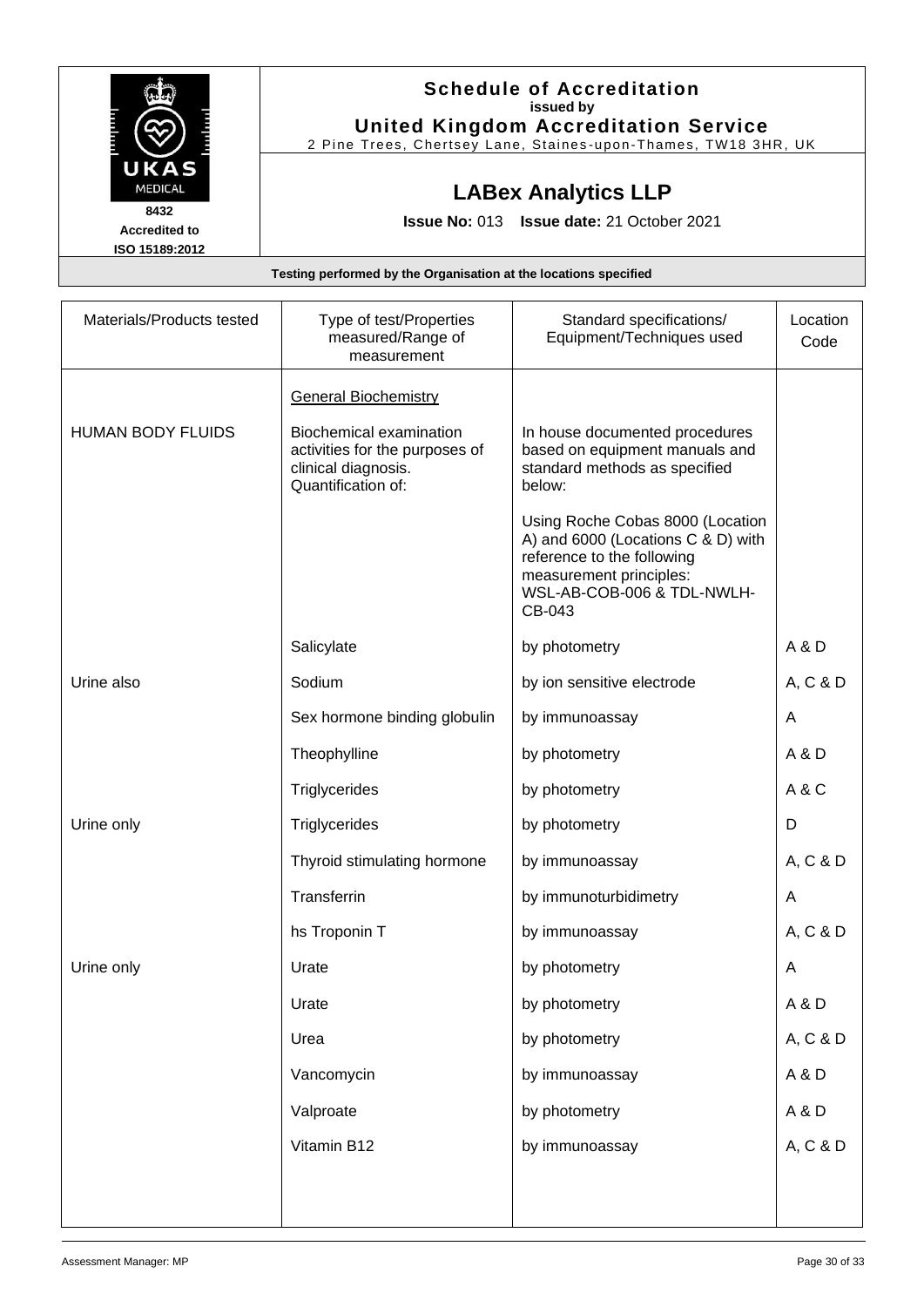|                      | <b>Schedule of Accreditation</b>                               |
|----------------------|----------------------------------------------------------------|
|                      | issued by                                                      |
|                      | <b>United Kingdom Accreditation Service</b>                    |
|                      | 2 Pine Trees, Chertsey Lane, Staines-upon-Thames, TW18 3HR, UK |
| UKAS                 |                                                                |
| <b>MEDICAL</b>       | <b>LABex Analytics LLP</b>                                     |
| 8432                 |                                                                |
| <b>Accredited to</b> | <b>Issue No: 013 Issue date: 21 October 2021</b>               |
| ISO 15189:2012       |                                                                |

| Materials/Products tested | Type of test/Properties<br>measured/Range of<br>measurement                                                   | Standard specifications/<br>Equipment/Techniques used                                                       | Location<br>Code |
|---------------------------|---------------------------------------------------------------------------------------------------------------|-------------------------------------------------------------------------------------------------------------|------------------|
|                           | <b>General Biochemistry</b>                                                                                   |                                                                                                             |                  |
| <b>HUMAN BODY FLUIDS</b>  | <b>Biochemical examination</b><br>activities for the purposes of<br>clinical diagnosis.<br>Quantification of: | In house documented procedures<br>based on equipment manuals and<br>standard methods as specified<br>below: |                  |
|                           |                                                                                                               | Using Roche Cobas 8000 (Location                                                                            | A & C            |
|                           |                                                                                                               | A) and 6000 (Locations C & D) with<br>reference to the following                                            | A&C              |
|                           |                                                                                                               | measurement principles:<br>WSL-AB-COB-006 & TDL-NWLH-<br>CB-043                                             | A & C            |
|                           | Acute kidney alert                                                                                            | by calculation                                                                                              | D                |
|                           | Anion gap                                                                                                     | by calculation                                                                                              | D                |
| Urine only                | Albumin: Creatinine ratio                                                                                     | by calculation                                                                                              | D                |
| Urine also                | Creatinine clearance                                                                                          | by calculation                                                                                              | D                |
|                           | Calcium (adjusted)                                                                                            | by calculation                                                                                              | D                |
|                           | <b>Estimated Glomerular</b><br>Filtration rate (eGFR)                                                         | by calculation                                                                                              | D                |
| Urine also                | Cholesterol(Total/HDL)                                                                                        | by calculation                                                                                              | D                |
|                           | Cholesterol (LDL-non fasting)                                                                                 | by calculation                                                                                              | D                |
|                           | Non-HDL Cholesterol                                                                                           | by calculation                                                                                              | A, C & D         |
|                           | <b>LDL Cholesterol</b>                                                                                        | by calculation                                                                                              | A&C              |
|                           | Globulins                                                                                                     | by calculation                                                                                              | D                |
|                           | Protein: Creatinine ratio                                                                                     | by calculation                                                                                              | D                |
|                           | <b>Tubular Phosphate</b><br>Reasbsorption                                                                     | by calculation                                                                                              | D                |
|                           | <b>Transferrin Saturation</b>                                                                                 | by calculation                                                                                              | A                |
|                           | Free Copper Index                                                                                             | by calculation                                                                                              | A                |
|                           |                                                                                                               |                                                                                                             |                  |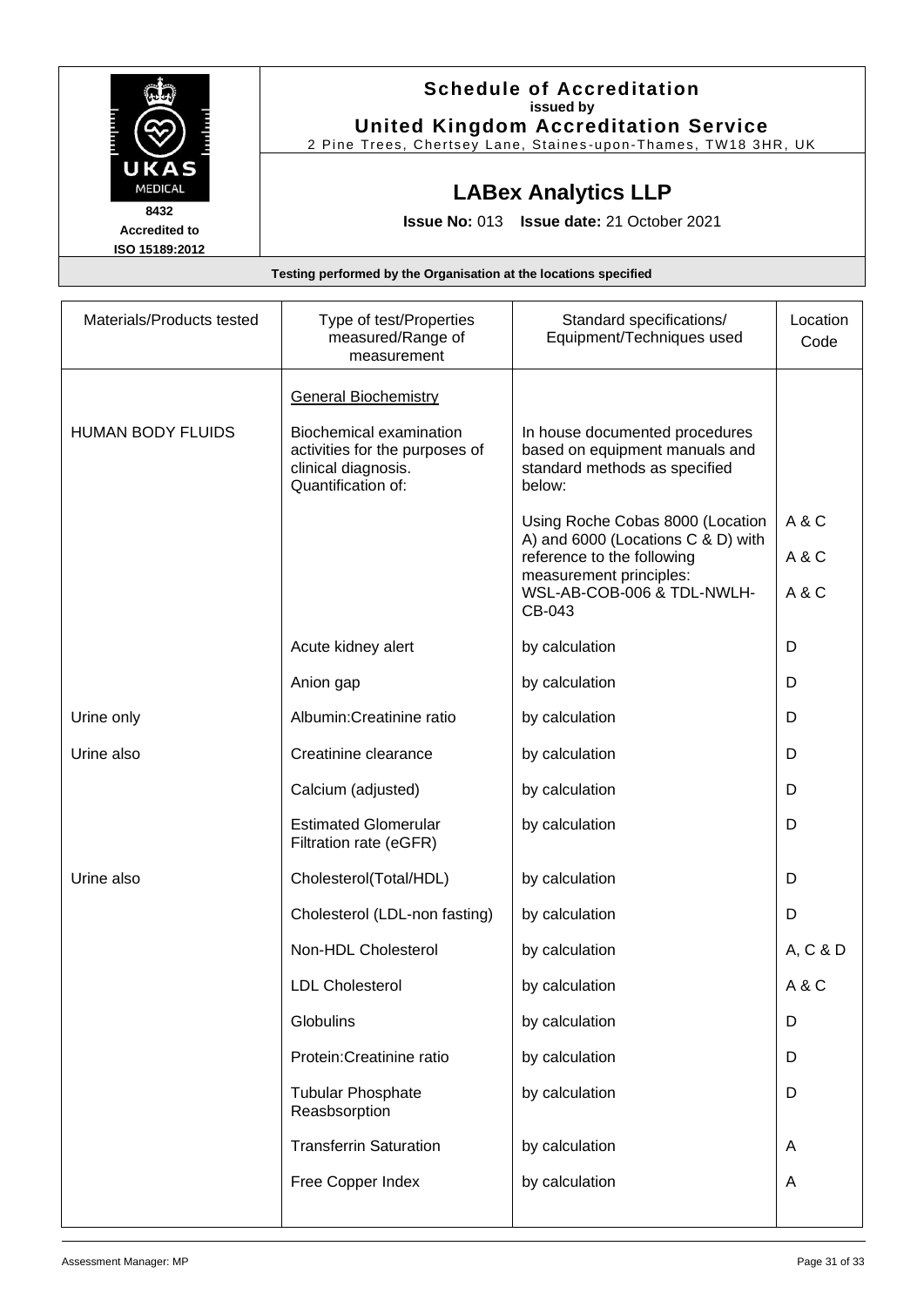|                      | <b>Schedule of Accreditation</b>                               |
|----------------------|----------------------------------------------------------------|
|                      | issued by                                                      |
|                      | <b>United Kingdom Accreditation Service</b>                    |
|                      | 2 Pine Trees, Chertsey Lane, Staines-upon-Thames, TW18 3HR, UK |
| UKAS                 |                                                                |
| <b>MEDICAL</b>       | <b>LABex Analytics LLP</b>                                     |
| 8432                 |                                                                |
| <b>Accredited to</b> | <b>Issue No: 013 Issue date: 21 October 2021</b>               |
| ISO 15189:2012       |                                                                |

| Materials/Products tested | Type of test/Properties<br>measured/Range of<br>measurement                                                   | Standard specifications/<br>Equipment/Techniques used                                                            | Location<br>Code |
|---------------------------|---------------------------------------------------------------------------------------------------------------|------------------------------------------------------------------------------------------------------------------|------------------|
|                           | <b>General Biochemistry</b>                                                                                   |                                                                                                                  |                  |
| <b>HUMAN BODY FLUIDS</b>  | <b>Biochemical examination</b><br>activities for the purposes of<br>clinical diagnosis.<br>Quantification of: | In house documented procedures<br>based on equipment manuals and<br>standard methods as specified<br>below:      |                  |
| Serum / plasma            | Macroprolactin                                                                                                | TDL-NWLH-CB-046 by PEG<br>precipitation followed by Roche<br>Cobas immunoassay                                   | A                |
| Whole blood               | HbA1c                                                                                                         | By high performance liquid<br>chromatography using TOSOH G8<br>TDL-NWLH-CB-006                                   | A                |
| Whole blood               | HbA1c                                                                                                         | Bio-Rad Variant II turbo using high-<br>performance liquid chromatography<br>SOP TDL-EHT-B-VAR-010               | D                |
| Serum / plasma & urine    | Osmolality                                                                                                    | By freezing point depression using<br>Vitech Osmometer<br>TDL-NWLH-CB-013                                        | A, C & D         |
| Sweat                     | Chloride                                                                                                      | Sherwood Sweat Chloride meter by<br>colourimetry<br>SOP TDL-EHT-B-CHL-001                                        | D                |
| Sweat                     | Conductivity                                                                                                  | Sweat CHEK conductivity model<br>3100 flow-through conductivity cell<br>SOP TDL-EHT-B-SWT-001                    | D                |
| Urine                     | Porphobilinogen                                                                                               | By ion exchange column extraction<br>and spectrophotometry using<br>Thermo Scientific Evo 201<br>TDL-NWLH-CB-024 | A                |
| Urine                     | Porphyrins                                                                                                    | By scanning spectrophotometry<br>using Thermo Scientific Evo 201<br>TDL-NWLH-CB-027                              | A                |
| <b>CSF</b>                | Xanthochromia                                                                                                 | By spectrophotometry using which<br>Thermo Scientific Evo 201<br>TDL-NWLH-CB-030                                 | A                |
| Faeces                    | Occult blood                                                                                                  | By Chromatography using Hema<br>Screen kit<br>TDL-NWLH-CB-019                                                    | A                |